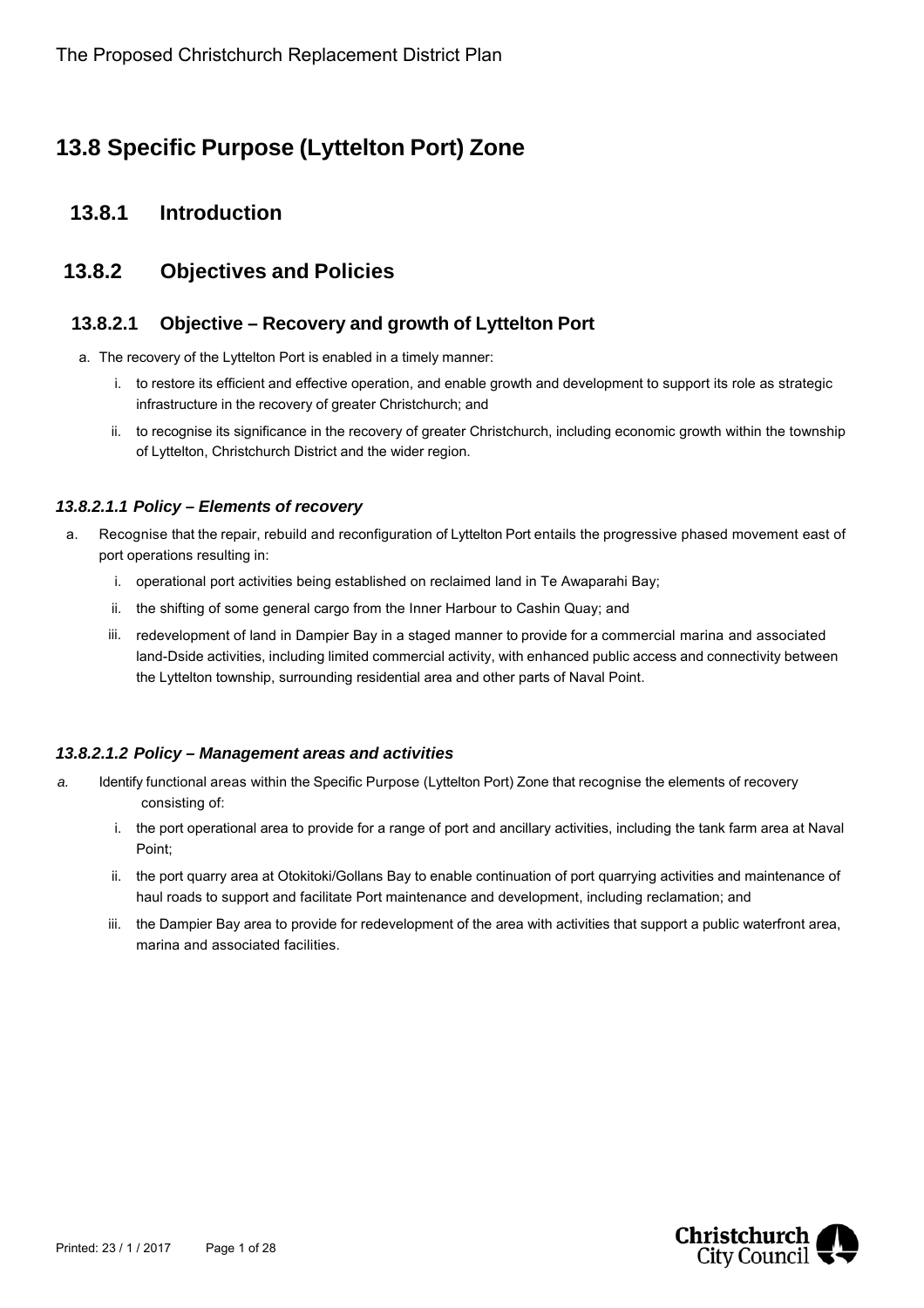### *13.8.2.1.3 Policy – Port operation, use and development*

- a. Enable the efficient operation, use and development of Lyttelton Port by:
	- i. ensuring non---port related activities or development do not compromise Port operations or development of port and maritime facilities;
	- ii. avoiding public access in the port operational and quarry areas, to ensure public safety and the security of cargo and Port operations:
	- iii. avoiding the creation of esplanade reserves or esplanade strips within the Specific Purpose (Lyttelton Port) Zone;
	- iv. providing for expansion of the Port operational area onto reclaimed land in Te Awaparahi Bay; and
	- v. providing flexibility to maintain and manage operations that increase the Port's resilience to natural hazards during and after natural hazard events and that appropriately manage hazard risk.

#### *13.8.2.1.4 Policy – Access and movement network*

- *a.* Ensure access and movement networks provide for:
	- i. efficient, safe and effective access along Norwich Quay to the Lyttelton Port, to meet the needs of the Port as a strategic transport and freight hub; and
	- ii. safe, direct and accessible provision for all transport modes between the Lyttelton Town Centre and surrounds to the ferry, cruise ships, marina and publicly accessible areas of Naval Point and the Dampier Bay/Inner Harbour waterfront.

#### *13.8.2.1.5 Policy – Cruise berth at Naval Point*

- *a.* Ensure that the development of a cruise ship berth:
	- i. occurs at a location where cruise ship passengers and crew are not exposed to unacceptable risk from Port Activities, including the hazardous facilities located within the Bulk Liquids Storage Area; and
	- ii. does not hinder the efficient and safe operation of Port Activities, including the hazardous facilities located within the Bulk Liquids Storage Area.

## *13.8.2.2* **Objective – Effects of Lyttelton Port recovery and operation**

- a. The recovery of Lyttelton Port, including its operation, is managed to:
	- i. reduce the potential for adverse effects on the amenity of the wider Lyttelton township during recovery and repair, while recognising the inherent nature of adverse effects associated with large scale construction projects;
	- ii. mitigate adverse effects on the wider Lyttelton township and environment generated from on-Dgoing port operations;
	- iii. minimise adverse effects of development on manawhenua cultural values; and
	- iv. avoid significant adverse effects of commercial activities in the Specific Purpose (Lyttelton Port) Zone on the recovery and function of the Lyttelton Town Centre and on the operational efficiency and safety of port activities.

#### *13.8.2.2.1 Policy – Recovery opportunities to reduce adverse effects*

*a.* Ensure activities undertaken within the Specific Purpose (Lyttelton Port) Zone, including to enhance and reconfigure Lyttelton Port infrastructure and operations, are designed to reduce existing and minimise new adverse effects generated within the Port operational areas.

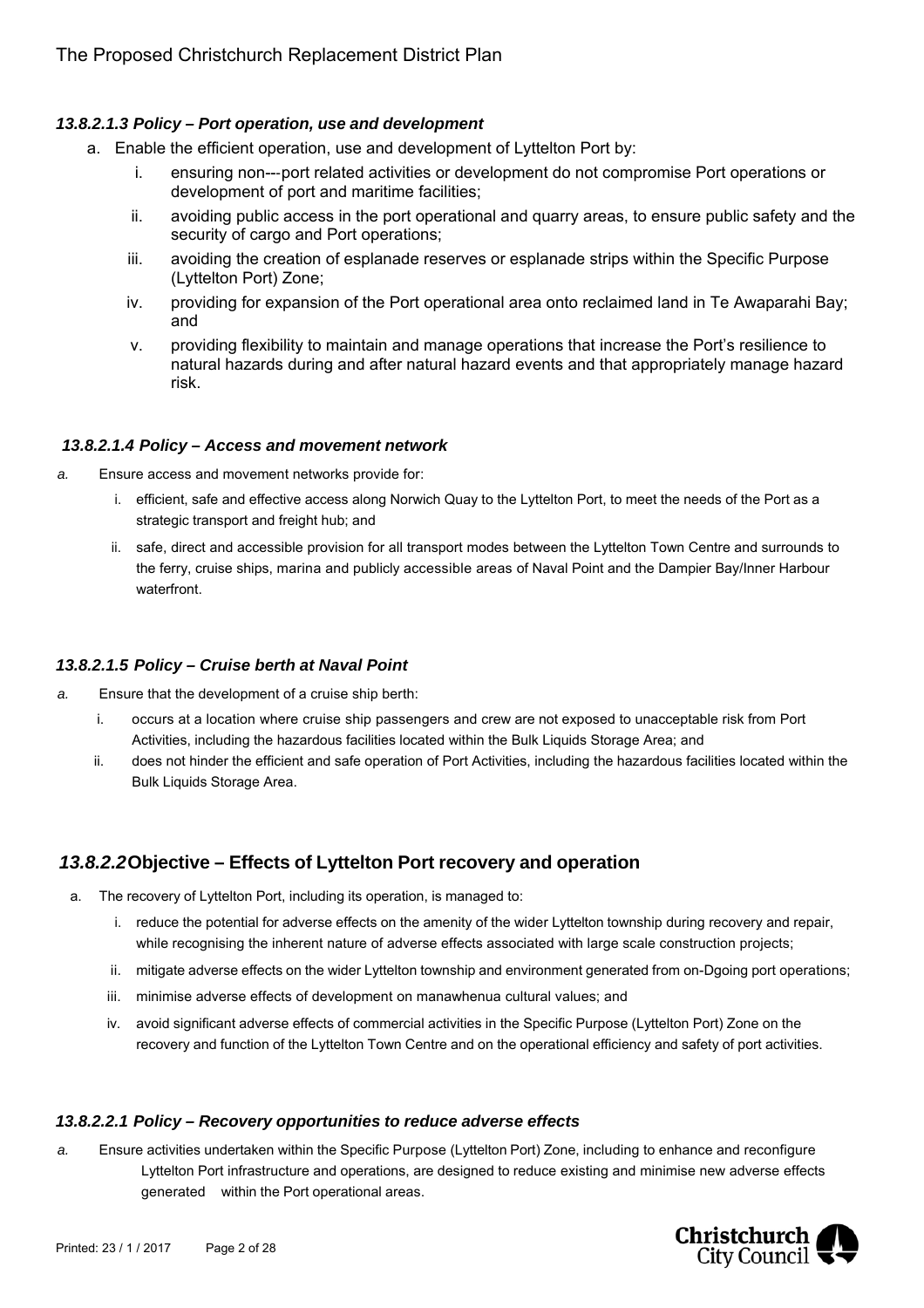### *13.8.2.2.2 Policy – Commercial activities*

- *a.* Avoid retail and office activities in the Specific Purpose (Lyttelton Port) Zone except where they are:
	- i. ancillary to port activities; or

.

- ii. located in the Dampier Bay Area, with limits on the range and scale of activities that may establish prior to 2026; or
- iii. located in buildings that have direct pedestrian access and frontage onto Norwich Quay

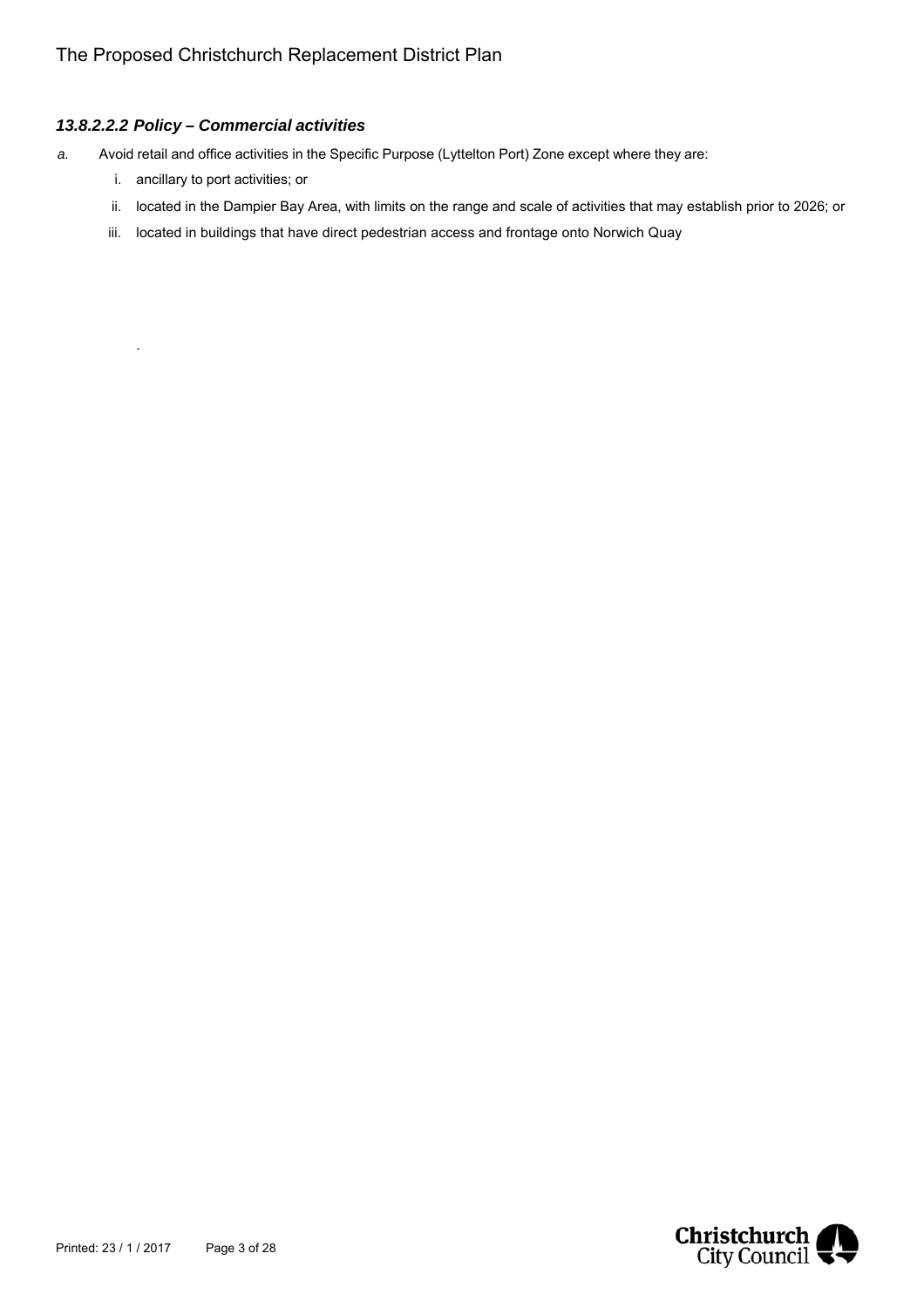### *13.8.2.2.3 Policy – Port quarrying activities*

- *a.* Ensure that:
	- i. port quarrying activities are carried out in a way that mitigates significant adverse effects arising from noise, vibration, or the risk of natural hazards caused by rockfall; and
	- ii. rehabilitation of quarried areas is undertaken progressively where practicable or otherwise once quarry operations cease.

#### *13.8.2.2.4 Policy – Built form of development*

- *a.* Provide for the development of Dampier Bay in a way that ensures the form, scale and height of the built form of development in the Dampier Bay Area and adjoining Norwich Quay:
	- i. are limited in height to reflect the relationship to the existing built form and to retain visual connections between the township and residential areas to the harbour and views of operational port activities; and
	- ii. enhance the amenity of the interface of the Port with the Lyttelton Town Centre, adjacent activities and public areas through good urban design, landscape and boundary treatment.

## *13.8.2.3* **Objective – Dampier Bay**

a. The redevelopment of Dampier Bay with public facilities and a limited range and scale of commercial activities, to create a safe, pleasant and accessible waterfront for the public, that engages with and connects to the surrounding environment.

#### *13.8.2.3.1 Policy – Dampier Bay development*

- *a.* Provide for the subdivision, use and development of the Dampier Bay Area to achieve:
	- i. continuous permanent waterfront access for pedestrians and cyclists;
	- ii. enhanced recreational, open space, visual and amenity benefits to the public;
	- iii. land-Dside public facilities including car parking, public toilets, a high-Dquality pedestrian route along the waterfront and landscaping;
	- iv. integration with public transport, including a safe and efficient connection between the Lyttelton Town Centre and any passenger ferry terminals and facilities for commuters and visitors;
	- v. a built form of development that reflects the context and character of its industrial maritime surroundings;
	- vi. activated frontages adjoining the waterfront and, where practical, publicly accessible spaces;
	- vii. recognition of Ngāi Tahu/manawhenua cultural values through design of public spaces, use of low impact design and plantings and other opportunities identified through assessment of Ngāi Tahu cultural landscape values; and
	- viii. protection of identified public view shafts between Lyttelton township to the Port and the Inner Harbour, aligning with Voelas Road and Simeon Quay viewing areas.

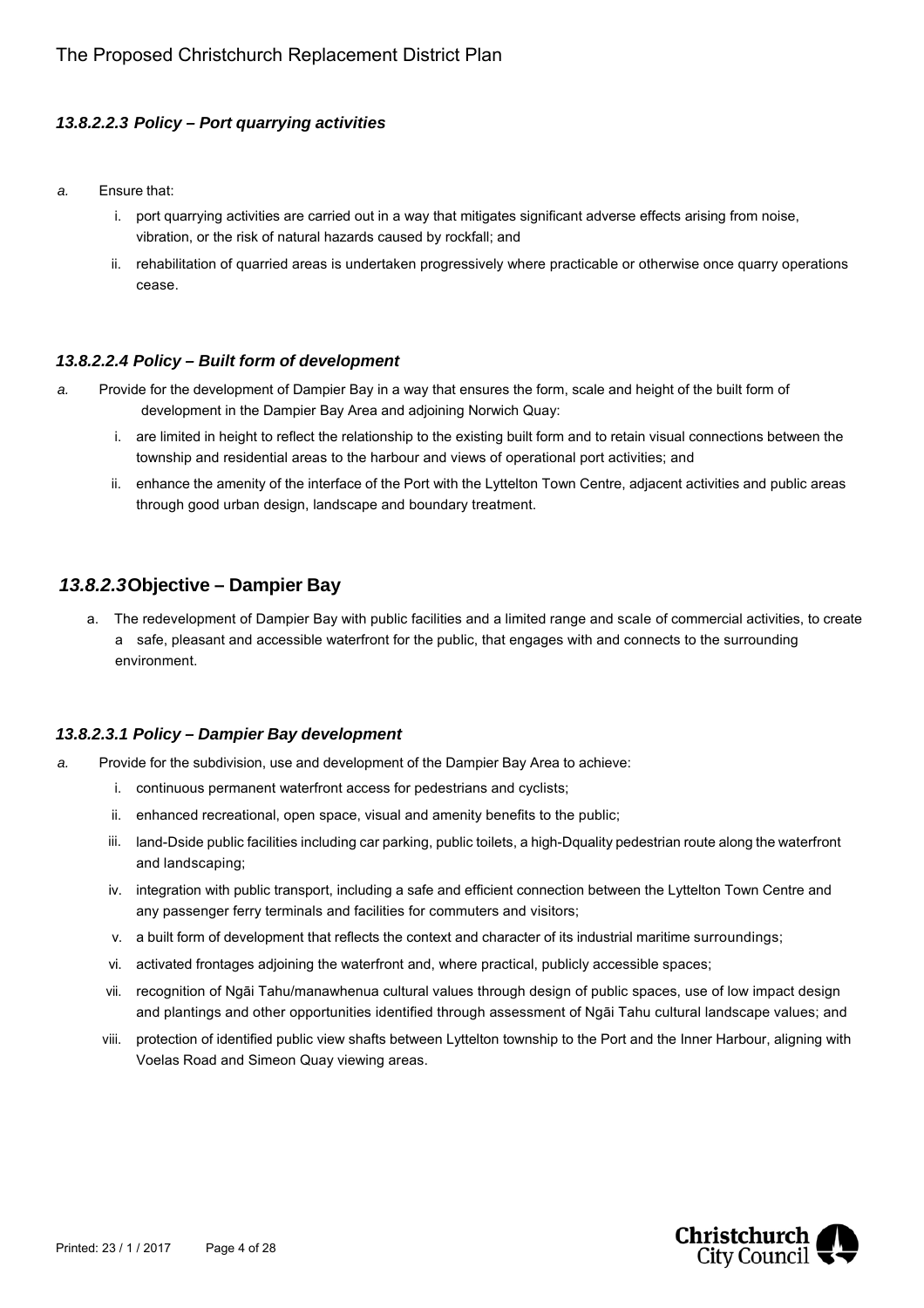#### *13.8.2.3.2 Policy – Access and connectivity*

- *a.* Ensure public safety and Port security are maintained through limiting public access to Port operational areas; whilst
- *b.* Ensuring the provision of high-Dquality public open spaces and safe public access and public connections between Norwich Quay, Dampier Bay and the adjoining coastal marine area, Lyttelton Town Centre and Naval Point.

## **13.8.3 How to use the rules**

- a. The rules that apply to activities in the Specific Purpose (Lyttelton Port) Zone are contained in the:
	- i. Activity Status Tables (including Activity Specific Standards) in Rule 13.8.4.1; and
	- ii. Built Form Standards in 13.8.4.2.
- b. The Activity Status Tables and standards in the following Chapters also apply to activities in all areas of the Specific Purpose (Lyttelton Port) Zone (where relevant):
	- 5 Natural Hazards;
	- 6 General Rules and Procedures except 6.1 Noise and 6.3 Outdoor Lighting and Glare; and
	- 9 Natural and Cultural Heritage.
- c. Any activity in the Specific Purpose (Lyttelton Port) Zone is exempt from the provisions in the following chapters:
	- 4 Hazardous Substances and Contaminated Land
	- 6 General Rules and Provisions relating to 6.1 Noise and 6.3 Outdoor Lighting and Glare;
	- 7 Transport; and
	- 8 Subdivision, Development and Earthworks

# **13.8.4 Rules - Specific Purpose (Lyttelton Port) Zone**

## **13.8.4.1 Activity Status Tables**

#### *13.8.4.1.1 Permitted Activities*

a. In the Specific Purpose (Lyttelton Port) Zone, the activities listed below shall meet with any Activity Specific Standards set out in this table and the Built Form Standards in Rule 13.8.4.2. Activities may also be Controlled, Restricted Discretionary, Discretionary, Non-complying or prohibited as specified in Rules 13.8.4.1.2, 13.8.4.1.3, 13.8.4.1.4, 13.8.4.1.5 and 13.8.4.1.6 below.

| <b>:TIVIT\</b><br>. Ar | <b>ACTIVITY SPECIFIC STANDARDS</b> |
|------------------------|------------------------------------|
|------------------------|------------------------------------|

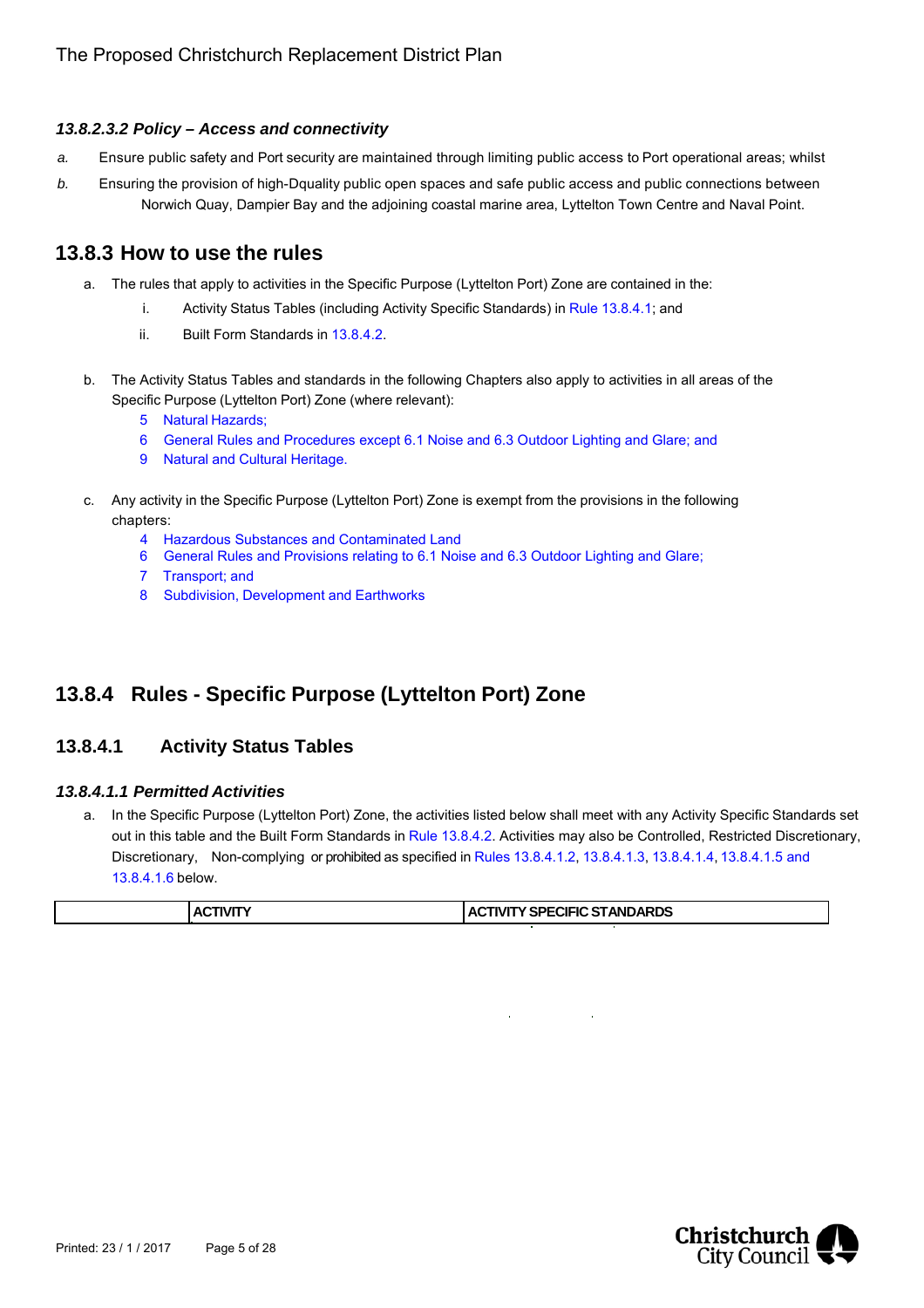| No Port Activities, except navigational aids, and<br>earthworks permitted under 13.8.4.1.1 P4, shall<br>be undertaken within the Quarry Area as shown in<br>Appendix 13.8.6.1. |
|--------------------------------------------------------------------------------------------------------------------------------------------------------------------------------|
| Port Activities within Area A in Appendix 13.8.6.6<br>shall be limited to:                                                                                                     |
| maintenance, storage and repair of<br>recreational boating vessels and storage of<br>materials associated with the repair of<br>those vessels:                                 |
| facilities for recreational boating and<br>ancillary parking areas; and                                                                                                        |
| marine-Drelated industrial activities.<br>including ship and boat building.                                                                                                    |
|                                                                                                                                                                                |

| P <sub>2</sub> | Ecological restoration and livestock<br>grazing                                                                                 | Any ecological restoration and livestock grazing<br>a.<br>shall only be undertaken in the Quarry Area as<br>shown in Appendix 13.8.6.1.                             |
|----------------|---------------------------------------------------------------------------------------------------------------------------------|---------------------------------------------------------------------------------------------------------------------------------------------------------------------|
| P3             | Helicopter facilities, including the landing<br>and taking off of helicopters and<br>associated fuelling and service facilities | Any landing and taking off shall only be<br>a.<br>undertaken between the hours of 0700 and 2200<br>hours.                                                           |
|                |                                                                                                                                 | Any landing area shall be located more than<br>b.<br>450m from any Residential Banks Peninsula,<br>Residential Conservation, or Commercial Banks<br>Peninsula Zone. |
|                |                                                                                                                                 | The above standards do not apply to emergency<br>c.<br>flights that are responding to an incident within<br>the Specific Purpose (Lyttelton Port) Zone.             |
| P4             | Earthworks                                                                                                                      | Any earthworks within the Quarry Area as shown in<br>Appendix 13.8.6.1 shall not exceed an area of 500m2 per<br>annum.                                              |
| P5             | <b>Retail Activity</b>                                                                                                          | Any Retail Activity (other than as provided for as Port<br>Activities) shall:                                                                                       |
|                |                                                                                                                                 | only be located within the Dampier Bay Area as<br>a.<br>shown in Appendix 13.8.6.1 or within buildings<br>with a direct frontage to Norwich Quay;                   |
|                |                                                                                                                                 | other than retailing of maritime or port related<br>b.<br>goods and services, be limited to:                                                                        |
|                |                                                                                                                                 | i. a maximum tenancy size for an individual<br>tenancy of 450m2 GLFA; and                                                                                           |
|                |                                                                                                                                 | a maximum of 3 food and beverage outlets;<br>ii.<br>and                                                                                                             |
|                |                                                                                                                                 | a total aggregated maximum GLFA of<br>iii.<br>1,000m2 to 1 January 2026.                                                                                            |

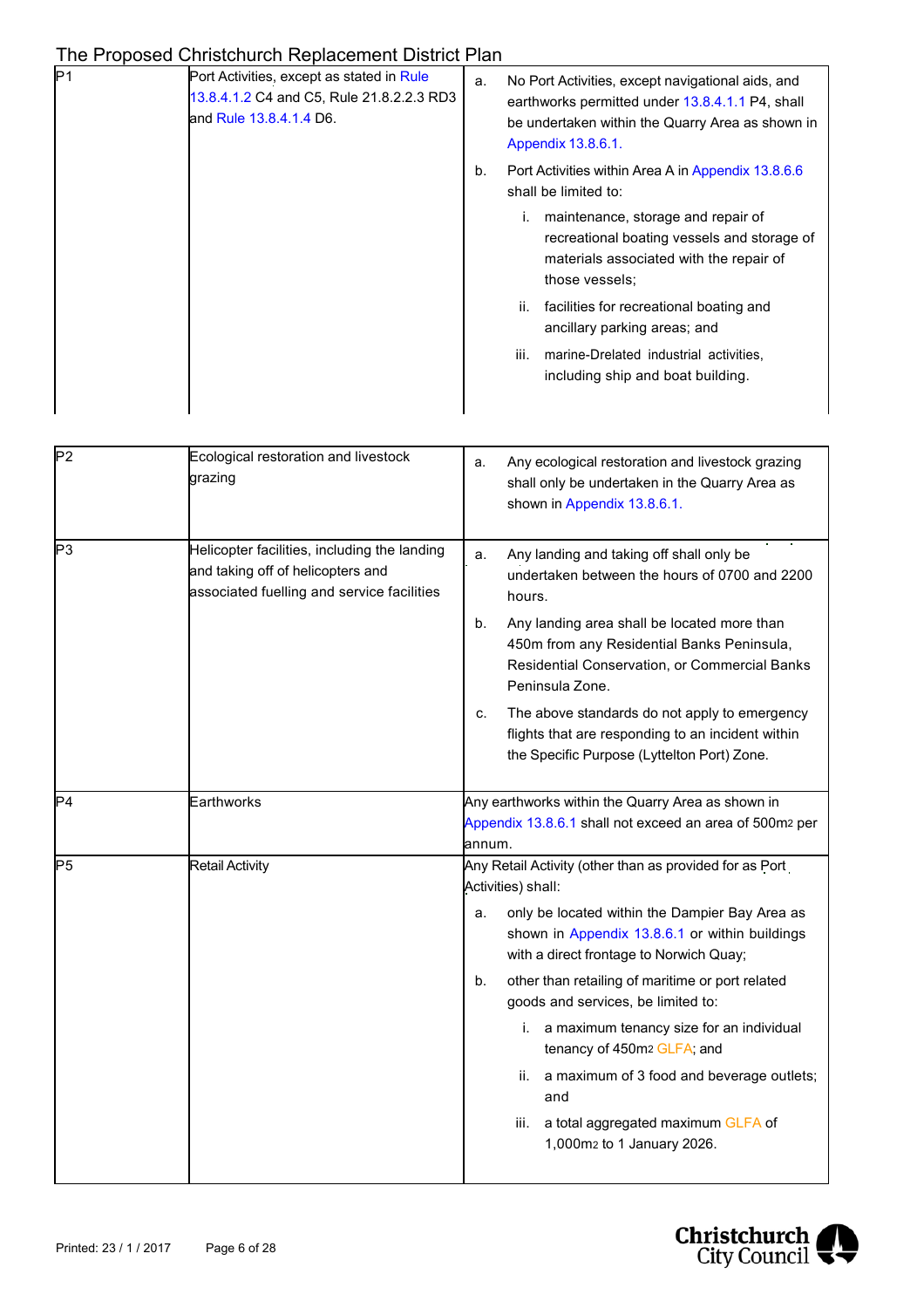| P6 | <b>Office Activity</b>                                | Any Office Activity, other than as provided for as Port<br>Activities, shall be limited to:                                   |  |  |
|----|-------------------------------------------------------|-------------------------------------------------------------------------------------------------------------------------------|--|--|
|    |                                                       | a total aggregated maximum GLFA for all Office<br>a.<br>Activity of 2,000m2 up to 1 January 2026; and                         |  |  |
|    |                                                       | no more than 500m2 GLFA of the 2,000m2 for<br>b.<br>general office activities that are not maritime or<br>port-Drelated; and  |  |  |
|    |                                                       | the Dampier Bay Area as shown in Appendix<br>$\mathbf{c}$ .<br>13.8.6.1 or on a site with direct frontage to<br>Norwich Quay. |  |  |
| P7 | Emergency Service Facilities, including<br>Coastguard | <b>NIL</b><br>a.                                                                                                              |  |  |
| P8 | <b>Public Artwork</b>                                 | <b>NIL</b><br>a.                                                                                                              |  |  |

| <b>P</b> 9 | Museum and visitor information activities                                                         | a.       | Any museum and visitor information activities<br>shall be located within the Dampier Bay Area as<br>shown in Appendix 13.8.6.1.                                                                                                                                                                                                                                                                            |
|------------|---------------------------------------------------------------------------------------------------|----------|------------------------------------------------------------------------------------------------------------------------------------------------------------------------------------------------------------------------------------------------------------------------------------------------------------------------------------------------------------------------------------------------------------|
| P10        | Hazardous Facilities and Hazardous<br>Substances, except as specified under<br>Rule 13.8.4.1.2 C3 | a.<br>b. | Any Hazardous Facilities and Hazardous<br>Substances shall be in quantities less than or<br>equal to the permitted activity threshold values<br>listed in Column A of Appendix 13.8.6.10.<br>Notwithstanding (a) above, the storage of<br>Hazardous Substances in transit and/or in<br>temporary storage as cargo (maximum 72 hours)<br>is a permitted activity and Appendix 13.8.6.10<br>shall not apply. |

#### *13.8.4.1.2 Controlled Activities*

a. The activities listed below are Controlled Activities.

 $\mathbf{r}^{\mathrm{c}}$  $\mathcal{L}_{\mathcal{A}}$ 

- b. Controlled Activities C1–C5 and C7 shall also meet with the Built Form Standards set out in 13.8.4.2. Controlled Activity C6 shall also meet with Built Form Standard 13.8.4.2.10.
- c. The Council's control is reserved over the matters set out in 13.8.5 for each activity as set out in the following table. Any application arising from these rules will not require written approvals and shall not be publicly or limited notified.

| <b>Activity</b> |                                                                                      | The Council's control shall be limited to the following matters: |                                                                                                                                    |  |
|-----------------|--------------------------------------------------------------------------------------|------------------------------------------------------------------|------------------------------------------------------------------------------------------------------------------------------------|--|
| C <sub>1</sub>  | Earthworks that do not meet the Activity<br>Specific Standards in Rule 13.8.4.1.1 P4 | a.<br>b.                                                         | Slope stability and natural hazard mitigation - 13.8.5.3.1<br>Management of terrestrial ecology and rehabilitation -<br>13.8.5.3.2 |  |

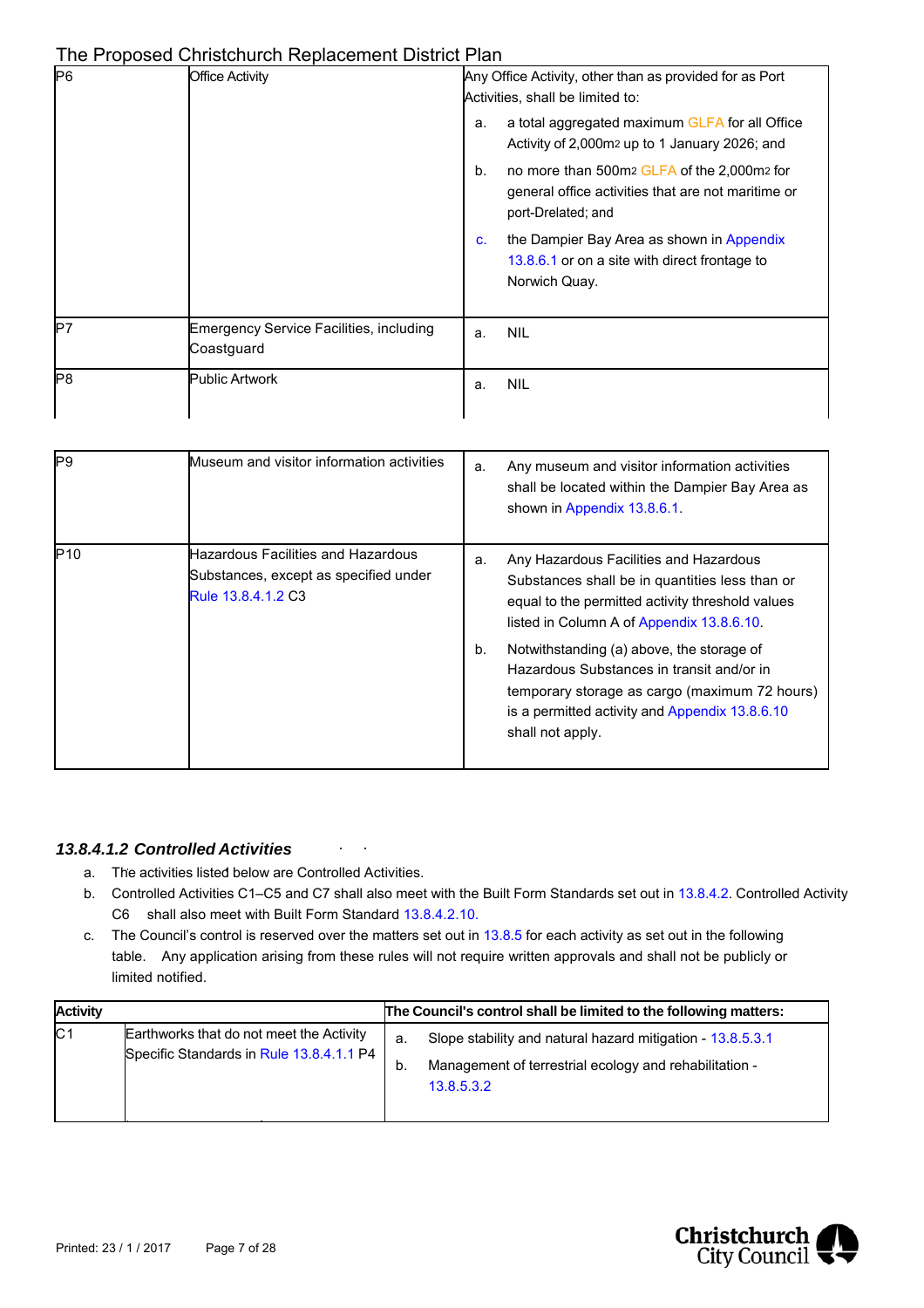| C <sub>2</sub> | Port Quarrying Activity within the quarry<br>footprint of the Quarry Area as shown in<br>Appendix 13.8.6.3. This excludes<br>earthworks undertaken as part of Port<br>Quarry Activities and that meet the<br><b>Activity Specific Standards in Rule</b><br>13.8.4.1.1 P4. | a.<br>b. | Slope stability and natural hazard mitigation - 13.8.5.3.1<br>Management of terrestrial ecology and rehabilitation -<br>13.8.5.3.2 |
|----------------|---------------------------------------------------------------------------------------------------------------------------------------------------------------------------------------------------------------------------------------------------------------------------|----------|------------------------------------------------------------------------------------------------------------------------------------|
| C <sub>3</sub> | Hazardous Facilities and Hazardous<br>Substances involving the storage and<br>handling of fuels and other bulk liquids<br>within the boundary of the Bulk Liquids<br>Storage Area identified in Appendix<br>13.8.6.5                                                      | a.       | Hazardous substances - 13.8.5.2.7                                                                                                  |
| C4             | The erection of a new or relocated<br>building in the Dampier Bay Area                                                                                                                                                                                                    | a.<br>b. | Site layout and building design - 13.8.5.1.1<br>Public transport facilities - 13.8.5.1.3 (a) to (c)                                |
| C <sub>5</sub> | Any building located within Height Area<br>C as shown in Appendix 13.8.6.4,<br>excluding containers, that is between<br>8m and 15m in height                                                                                                                              | a.       | Site layout and building design - 13.8.5.1.1(e)                                                                                    |

| C6       | <b>Subdivision Activity</b>                                                                                                                                                                                                                  | a.<br>b. | Subdivision - 13.8.5.3.4<br>Dampier Bay Area Outline Development Plan - 13.8.5.3.3                                    |
|----------|----------------------------------------------------------------------------------------------------------------------------------------------------------------------------------------------------------------------------------------------|----------|-----------------------------------------------------------------------------------------------------------------------|
| C7<br>C8 | Public Amenities including public<br>walkways and publicly accessible<br>space located within the Dampier Bay<br>Area and Port Operational Area,<br>including any connections with Norwich<br>Quay<br>New Public Transport Facilities<br>la. | a.<br>b. | Site layout and building design-13.8.5.1.1<br>Dampier Bay Area public space/publicly accessible space -<br>13.8.5.1.2 |
|          | located within the Port Operational<br>Area or Dampier Bay Area, except<br>as stated in Rule $13.8.4.1.5$<br>Any application for a passenger<br>ID.<br>ferry terminal arising from this<br>rule will be publicly notified.                   | a.<br>b. | Site layout and building design - 13.8.5.1.1<br>Public transport facilities - 13.8.5.1.3                              |

#### *13.8.4.1.3 Restricted Discretionary Activities*

- a. The activities listed below are Restricted Discretionary Activities.
- b. Restricted Discretionary Activities RD2 to RD5 shall also meet with the Built Form Standards set out in 13.8.4.2.
- c. The exercise of discretion is restricted to the matters of discretion set out in 13.8.5 for each activity, as set out in the following table.

| <b>Activity</b> | The Council's discretion shall be limited to the following |  |  |
|-----------------|------------------------------------------------------------|--|--|
|                 | matters:                                                   |  |  |

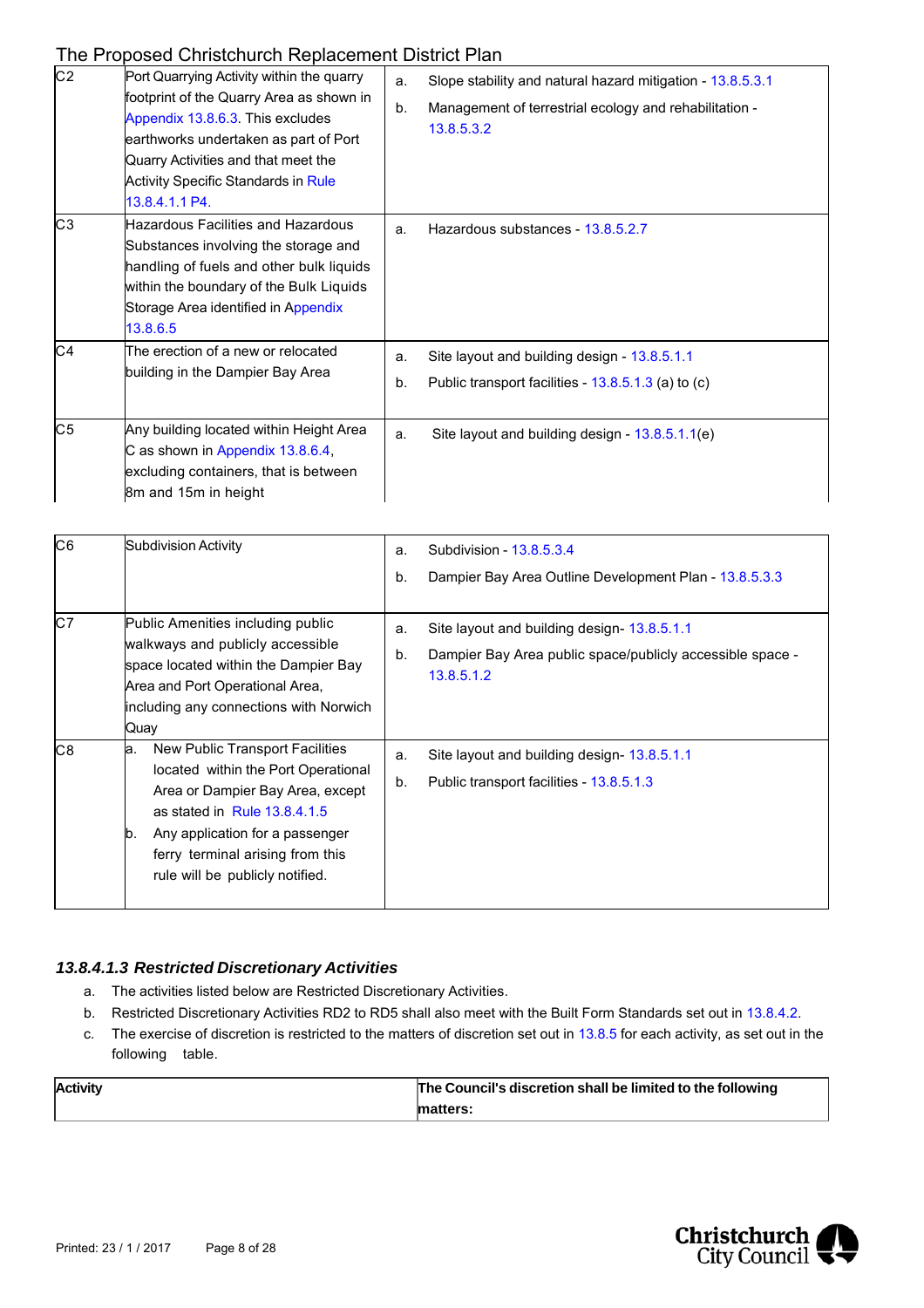| RD1             | la.<br>b. | <u>THE FTODOSED OFINSIONOL INCONSCENTENT DISTINCT RIT</u><br>Non-compliance with Built Form<br>Standards in Rule 13.8.4.2.<br>Any application arising from this rule<br>will not require written approvals and                                                                                                                                                                                                                        | a.<br>b. | Maximum building height - 13.8.5.2.1<br>Daylight recession plane at boundary with a Residential<br>Zone - 13.8.5.2.2 |
|-----------------|-----------|---------------------------------------------------------------------------------------------------------------------------------------------------------------------------------------------------------------------------------------------------------------------------------------------------------------------------------------------------------------------------------------------------------------------------------------|----------|----------------------------------------------------------------------------------------------------------------------|
|                 |           | shall not be publicly or limited notified.                                                                                                                                                                                                                                                                                                                                                                                            | c.<br>d. | Landscaping in Dampier Bay Area - 13.8.5.2.3<br>Noise from Dampier Bay Activities (other than Port                   |
|                 |           |                                                                                                                                                                                                                                                                                                                                                                                                                                       |          | Activities) and from Port Quarrying Activities - 13.8.5.2.4                                                          |
|                 |           |                                                                                                                                                                                                                                                                                                                                                                                                                                       | е.       | Light and Glare - 13.8.5.2.5                                                                                         |
|                 |           |                                                                                                                                                                                                                                                                                                                                                                                                                                       | f.       | Access - 13.8.5.2.6                                                                                                  |
| RD <sub>2</sub> | la.       | Activities that are not in accordance<br>with the Dampier Bay Outline<br>Development Plan in Appendix<br>13.8.6.2.                                                                                                                                                                                                                                                                                                                    | a.       | Dampier Bay Outline Development Plan - 13.8.5.3.3                                                                    |
|                 | b.        | Any application arising from this rule<br>will not require written approvals and<br>shall not be publicly or limited notified.                                                                                                                                                                                                                                                                                                        |          |                                                                                                                      |
| RD3             |           | <b>Hazardous Facilities and Hazardous</b><br>Substances that do not meet the Activity<br>Specific Standards in Rule 13.8.4.1.1 P10                                                                                                                                                                                                                                                                                                    | a.       | Hazardous Substances - 13.8.5.2.7                                                                                    |
| RD4             | la.<br>b. | Provision of public vehicle access to<br>and from the area covered by the<br>Dampier Bay Outline Development<br>Plan in Appendix 13.8.6.2 via Sutton<br>Quay or from a Public Transport<br>Facility associated with a passenger<br>ferry terminal, via Sutton Quay.<br>Any application arising from this rule<br>will require the written approval of the<br>New Zealand Transport Agency only<br>and shall not be publicly notified. | a.       | Access - $13.8.5.2.6$ (b)-(c)                                                                                        |

#### *13.8.4.1.4Discretionary Activities*

a. The activities listed below are Discretionary Activities.

|                | <b>Activity</b>                                                                                                                  |
|----------------|----------------------------------------------------------------------------------------------------------------------------------|
| D <sub>1</sub> | Any Retail Activity (other than Port Activities) that does not comply with Activity Specific Standards in Rule 13.8.4.1.1<br>IP5 |
|                |                                                                                                                                  |
| ID2            | Any Office Activity (other than Port Activities) that does not comply with Activity Specific Standards in Rule 13.8.4.1.1<br>IΡ6 |
| D <sub>3</sub> | Port Quarrying Activity within the Quarry Area but outside of the quarry footprint shown in Appendix 13.8.6.3                    |
| D4             | Port Activities that do not comply with Activity Specific Standards in Rule 13.8.4.1.1 P1                                        |
| D <sub>5</sub> | Any activity not provided for as a Permitted, Controlled, Restricted Discretionary, or Non-complying Activity.                   |
| D <sub>6</sub> | Any associated facilities or changes to facilities that serve a cruise ship berth at Naval Point.                                |

#### *13.8.4.1.5 Non-complying Activities*

a. The activities listed below are Non-complying Activities.

**Activity**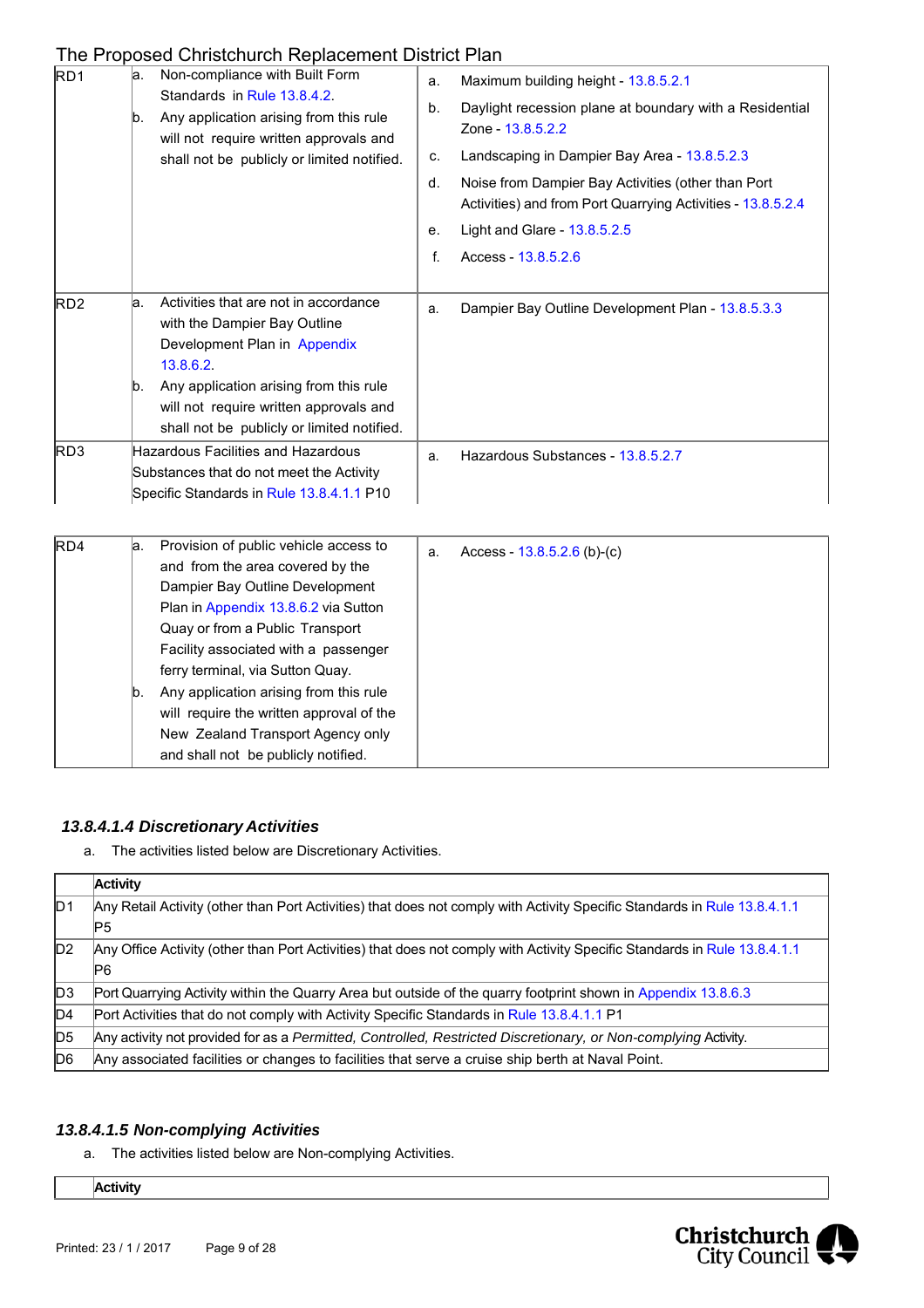NC1 Helicopter facilities that do not meet the Activity Specific Standards in Rule 13.8.4.1.1 P3

NC2 New public transport facilities associated with a passenger ferry terminal located in a position west of Canterbury Street, Lyttelton, prior to the provision of pedestrian and public vehicle access to the terminal via Sutton Quay

#### *13.8.4.1.6 Prohibited Activities*

a. There are no Prohibited Activities.

## *13.8.4.2* **Built Form Standards**

#### *13.8.4.2.1 Maximum building height*

|     | Applicable to                                                                              | Permitted       | <b>Restricted</b>         | <b>Matters of Discretion</b> |
|-----|--------------------------------------------------------------------------------------------|-----------------|---------------------------|------------------------------|
|     |                                                                                            |                 | Discretionary             |                              |
| a.  | Quayside and container cranes, lighting towers<br>and container storage (except containers | No limit        | <b>NA</b>                 | ΝA                           |
|     | located within Height Area C as shown in                                                   |                 |                           |                              |
|     | Appendix 13.8.6.4)                                                                         |                 |                           |                              |
| b.  | Bulk liquids storage structures within Area A as                                           | 20 <sub>m</sub> | Greater than 20m          | Maximum building             |
|     | shown in Appendix 13.8.6.5                                                                 |                 |                           | height - 13.8.5.2.1          |
| c.  | Bulk liquids storage structures within Area B as                                           | 23m             | Greater than 23m          |                              |
|     | shown in Appendix 13.8.6.5                                                                 |                 |                           |                              |
| þ.  | Buildings, except where specified in (e) below                                             | 15m             | Greater than 15m          |                              |
| le. | Buildings within Height Area A of the Dampier                                              | 12m             | Greater than 12m          |                              |
|     | Bay Area as shown in Appendix 13.8.6.4                                                     |                 |                           |                              |
| F.  | Buildings within Height Area B of the Dampier                                              | 15m             | Greater than 15m          |                              |
|     | Bay Area as shown in Appendix 13.8.6.4                                                     |                 |                           |                              |
| þ   | Buildings not otherwise provided for under (a)                                             | 15m             | Greater than 15m          |                              |
|     | with frontage to Norwich Quay and containers                                               |                 |                           |                              |
|     | located within Height Area C as shown in                                                   |                 |                           |                              |
|     | Appendix 13.8.6.4. This standard shall not                                                 |                 |                           |                              |
|     | apply to temporary structures erected for noise                                            |                 |                           |                              |
|     | mitigation, construction activities or transiting                                          |                 |                           |                              |
|     | containers that remain on site for less than 72                                            |                 |                           |                              |
|     | hours.                                                                                     |                 |                           |                              |
| h.  | Telecommunications utility structures                                                      | 25m             | Greater than 25m          |                              |
|     | Buildings not otherwise provided for under (a)                                             | Does not        | Height above the level of | Maximum building             |
|     | that are located in the Canterbury Street view                                             | project         | Norwich Quay              | height 13.8.5.2.1            |
|     | shaft as shown in Appendix 13.8.6.4                                                        | above the       |                           |                              |
|     |                                                                                            | level of        |                           |                              |
|     |                                                                                            | Norwich         |                           |                              |
|     |                                                                                            | Quay            |                           |                              |

Note: See the permitted height exceptions contained within the definition of height. See also Rule 13.8.4.1.2 C5 Controlled Activities for urban design considerations applying to buildings over 8m in height in Height Area C as shown in Appendix 13.8.6.4.

#### *13.8.4.2.2 Daylight recession planes at boundary with a Residential Zone*

| Applicable to Permitted | Restricted Discretionary Matters of discretion |  |
|-------------------------|------------------------------------------------|--|
|-------------------------|------------------------------------------------|--|

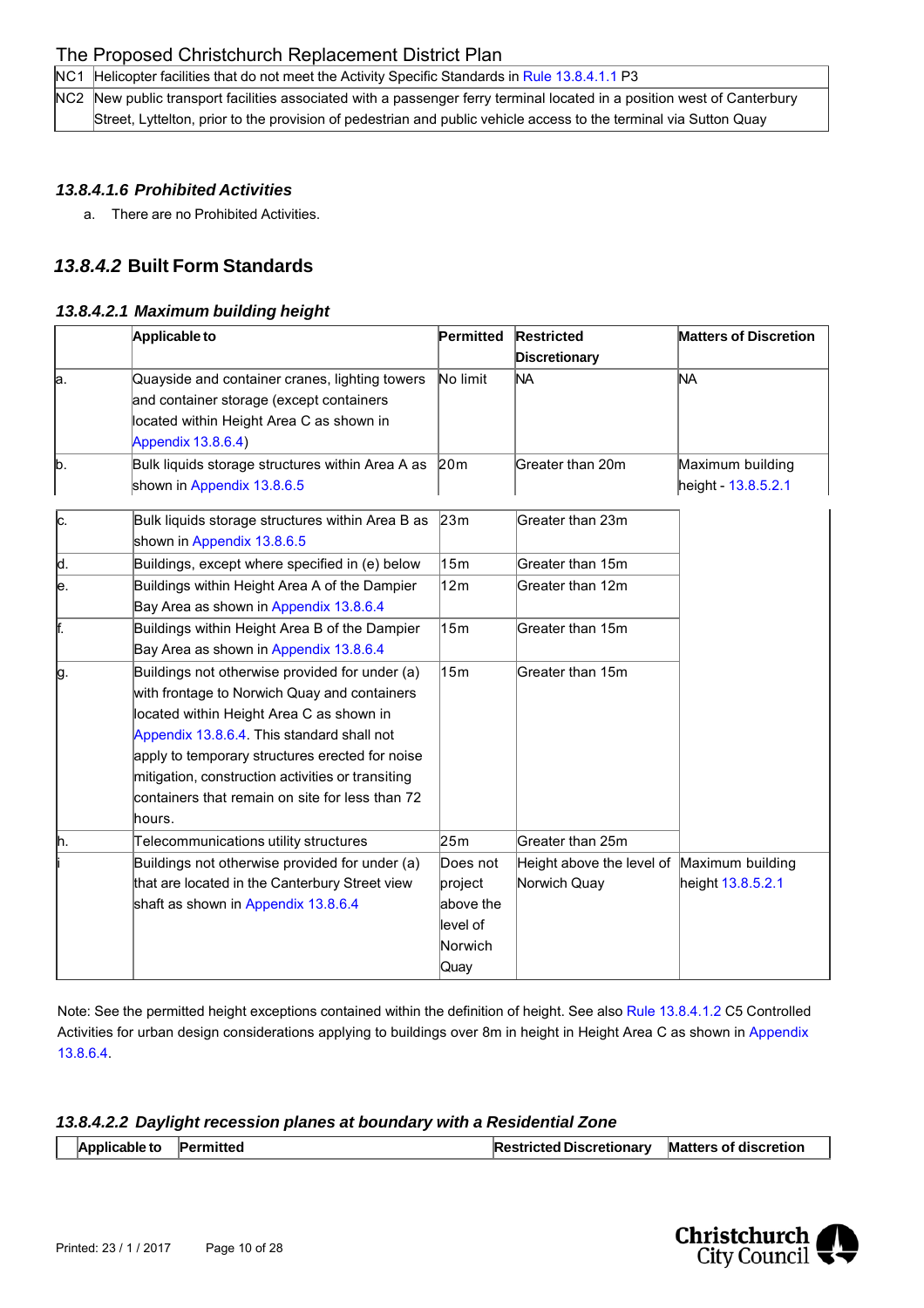| a. All buildings                              | Buildings shall not project beyond a building | Non-compliance with | Daylight recession      |  |
|-----------------------------------------------|-----------------------------------------------|---------------------|-------------------------|--|
| envelope constructed by a 45 degree recession |                                               | bermitted standard  | planes at boundary with |  |
|                                               | plane measured at any point 2m above the      |                     | la Residential Zone -   |  |
| hearest boundary abutting any site in a       |                                               |                     | 13.8.5.2.2              |  |
|                                               | residential zone                              |                     |                         |  |

### *13.8.4.2.3 Landscaping within the Dampier Bay Area*

| <b>Applicable to</b>                      | Permitted                            | <b>Restricted</b>    | <b>Matters of</b> |
|-------------------------------------------|--------------------------------------|----------------------|-------------------|
|                                           |                                      | <b>Discretionary</b> | discretion        |
|                                           |                                      |                      |                   |
| a. Any buildings and/or car parking areas | A Landscaping Strip shall be         | Non-compliance       | Landscaping in    |
| located in Area A of the Dampier Bay      | provided along the road frontage     | with permitted       | Dampier Bay Area  |
| Area as shown in Appendix 13.8.6.2        | adjoining Godley Quay in accordance  | standard             | 13.8.5.2.3        |
| with road frontage to Godley Quay         | with the Outline Development Plan in |                      |                   |
|                                           | Appendix 13.8.6.2 and comply with    |                      |                   |
|                                           | the following standards:             |                      |                   |
|                                           | minimum width - 3m (except<br>а.     |                      |                   |
|                                           | over accessways); and                |                      |                   |
|                                           | all landscaping shall consist<br>b.  |                      |                   |
|                                           | of densely planted native            |                      |                   |
|                                           | species indigenous to                |                      |                   |
|                                           | Canterbury.                          |                      |                   |

Any application arising from non-compliance with this rule will not require written approvals and shall not be limited or publicly notified.

#### *13.8.4.2.4 Light spill*

|     | Applicable to  | Permitted                                        | <b>Restricted</b>    | <b>Matters of discretion</b> |
|-----|----------------|--------------------------------------------------|----------------------|------------------------------|
|     |                |                                                  | <b>Discretionary</b> |                              |
| la. | All activities | No operation or activity shall be conducted so   | Non-compliance with  | Light and glare -            |
|     |                | that direct illumination exceeds 10 lux (lumens  | bermitted standard   | 13.8.5.2.5                   |
|     |                | per square metre) at the boundary of any site in |                      |                              |
|     |                | la residential zone or Commercial Banks          |                      |                              |
|     |                | Peninsula Zone.                                  |                      |                              |
|     |                |                                                  |                      |                              |
|     |                | Light shall be measured on an instrument         |                      |                              |
|     |                | meeting the requirements of the New Zealand      |                      |                              |
|     |                | Standard C.P.22(1962) and Amendments.            |                      |                              |

#### *13.8.4.2.5 Vibration*

|     | Applicable to                  | Permitted                                          | Restricted<br><b>Discretionary</b> | <b>Matters of</b><br>discretion |
|-----|--------------------------------|----------------------------------------------------|------------------------------------|---------------------------------|
| la. | <b>Port Quarrying Activity</b> | Vibration and airblast overpressure Non-compliance |                                    | Noise from                      |

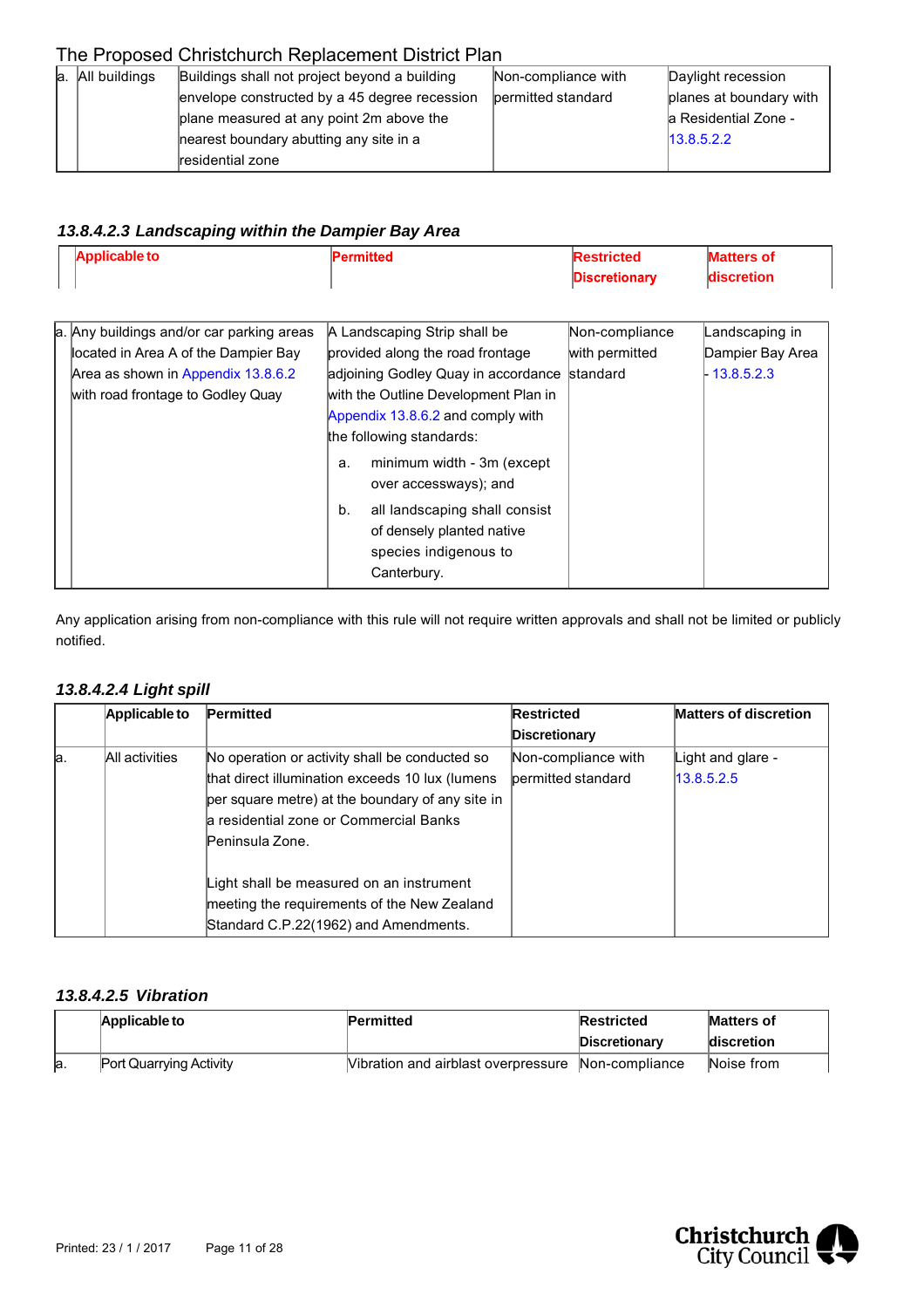|     |                       | from blasting associated with        | with permitted  | Dampier Bay       |
|-----|-----------------------|--------------------------------------|-----------------|-------------------|
|     |                       | quarrying shall not exceed the       | <b>standard</b> | Activities (other |
|     |                       | following limits at any point within |                 | than Port         |
|     |                       | the notional boundary of any         |                 | Activities) and   |
|     |                       | dwelling respectively:               |                 | from Port         |
|     |                       | 5mm/s ppv; and                       |                 | Quarrying         |
|     |                       | 120 dB LZpeak                        |                 | Activities -      |
|     |                       | The notional boundary of a dwelling  |                 | 13.8.5.2.4        |
|     |                       | lis defined as a line 20 metres from |                 |                   |
|     |                       | the exterior wall of any dwelling or |                 |                   |
|     |                       | the legal boundary where this is     |                 |                   |
|     |                       | closer than 20m to the dwelling.     |                 |                   |
| lb. | Construction Activity | There are no vibration limits for    | NA.             | ΝA                |
|     |                       | Construction Activity.               |                 |                   |

#### *13.8.4.2.6 Noise limits*

|     | Applicable to              | Permitted                                           | <b>Restricted</b>                          | <b>Matters of discretion</b> |
|-----|----------------------------|-----------------------------------------------------|--------------------------------------------|------------------------------|
|     |                            |                                                     | <b>Discretionary</b>                       |                              |
| a.  | <b>Port Activities</b>     | No noise limits                                     | NA                                         | NA                           |
| lb. | Construction<br>Activities | No noise limits                                     | İΝA                                        | ΝA                           |
| lc. | Port Quarrying             | Shall not exceed the following noise limits at      | Non-compliance with the Noise from Dampier |                              |
|     | Activities within          | any point within the notional boundary of any       | permitted standard                         | Bay Activities (other        |
|     | the Quarry Area            | dwelling when measured in accordance with           |                                            | than Port Activities)        |
|     | lshown in                  | the requirements of NZS6801:2008                    |                                            | and from Port                |
|     | Appendix                   | Acoustics - Environmental Noise                     |                                            | Quarrying Activities -       |
|     | 13.8.6.1                   | Monday to Saturday 7am-10pm, 50 dB LAeq             |                                            | 13.8.5.2.4                   |
|     |                            | At all other times, 40 dB LAeq                      |                                            |                              |
|     |                            | On any day between 10pm and the following           |                                            |                              |
|     |                            | 7am, 70 LAmax.                                      |                                            |                              |
|     |                            | The notional boundary of a dwelling is              |                                            |                              |
|     |                            | defined as a line 20 metres from the exterior       |                                            |                              |
|     |                            | wall of any dwelling or the legal boundary          |                                            |                              |
|     |                            | where this is closer than 20m to the dwelling.      |                                            |                              |
| ld. |                            | Any activities not Noise limits as shown in Table 1 | Non-compliance with                        | Noise from Dampier           |
|     | llisted in a-c             |                                                     | bermitted standard                         | Bay Activities (other        |
|     | labove                     |                                                     |                                            | than Port Activities)        |
|     |                            |                                                     |                                            | and from Port                |
|     |                            |                                                     |                                            | Quarrying Activities -       |
|     |                            |                                                     |                                            | 13.8.5.2.4                   |

- i. Noise levels shall be measured in accordance with NZS6801:2008 Acoustics Measurement of Environmental Sound, and assessed in accordance with NZS6802:2008 Acoustics – Environmental Noise, except that provisions in NZS 6802 referring to Special Audible Characteristics shall not be applied.
- ii. Noise level standards shall apply at any point on or beyond the boundary of the site producing the noise, except that noise standards shall not apply when received in a Transport Zone. Where a site is divided by a zone boundary, then each part of the site divided by the zone boundary shall be treated as a separate site for the purpose of these rules, except that no noise rules shall apply at the zone boundary where it is within the site.

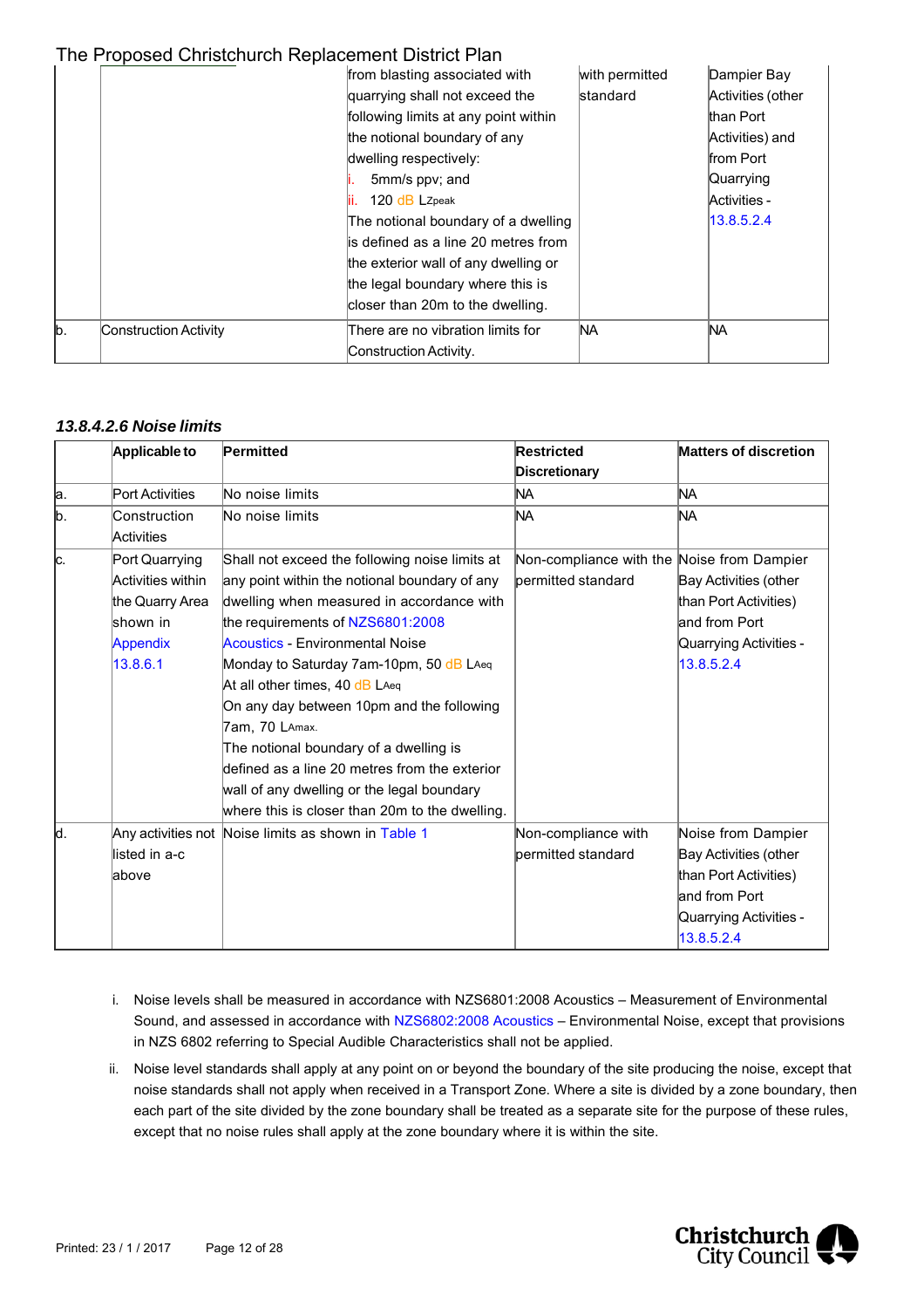## **Table 1 Noise limits**

|                                         | <b>Daytime</b><br>$(0700 - 2200)$ |      | Night-time<br>(All other times) |       |
|-----------------------------------------|-----------------------------------|------|---------------------------------|-------|
| When measured at or within the boundary | LAeq<br>LAmax                     |      | $L$ Aeq                         | LAmax |
| of any site zoned:                      |                                   |      |                                 |       |
| <b>Residential Zones</b>                | 50dB                              | 75dB | 40dB                            | 65dB  |
| <b>Commercial Banks Peninsula Zone</b>  | 55dB                              | 80dB | 45dB                            | 70dB  |
| Industrial General Zone                 | 60dB                              | 80dB | 50dB                            | 70dB  |

#### *13.8.4.2.7 Lyttelton Port Noise Management and Noise Mitigation*

- *a.* The owners or operators of Lyttelton Port shall prepare and implement a Port Noise Management Plan including, but not limited to, the matters set out in Appendix 13.8.6.7.
- **b.** The owners or operators of the Lyttelton Port shall establish, maintain and participate in a Port Liaison Committee with functions including, but not limited to, the matters set out in Appendix 13.8.6.7.
- *c.* The owners or operators of the Lyttelton Port shall prepare and implement, in conjunction with the Port Liaison Committee, a Plan for Acoustic Treatment and Purchase of Dwellings, including, but not limited to, the matters listed in Appendix 13.8.6.8.

#### *13.8.4.2.8 Lyttelton Port Construction Noise Management and Monitoring*

- *a.* The owners or operators of the Lyttelton Port shall prepare and implement a Construction Noise Management Plan including, but not limited to, the matters set out in Appendix 13.8.6.9.
- **b.** The owners or operators of the Lyttelton Port shall prepare and implement, in conjunction with the Port Liaison Committee, a Construction Noise Mitigation Plan including, but not limited to, the matters listed in Appendix 13.8.6.9.

|     | Applicable to           | Permitted                                                                                                                                  | <b>Restricted Discretionary</b>                                                                                                                          | <b>Matters of</b><br>discretion |
|-----|-------------------------|--------------------------------------------------------------------------------------------------------------------------------------------|----------------------------------------------------------------------------------------------------------------------------------------------------------|---------------------------------|
| la. | High Trip<br>Generators | All traffic using the existing<br>accesses as at June 2015<br>from the Specific Purpose<br>(Lyttelton Port) Zone onto State<br>Highway 74. | NA                                                                                                                                                       | NA                              |
|     |                         | ii.<br>Traffic using any new or<br>existing accesses from the<br>Specific Purpose (Lyttelton<br>Port) Zone onto local roads.               |                                                                                                                                                          |                                 |
| b.  | Access Points           | The formation of a new access point onto a The formation of a new<br>road located within the Specific Purpose<br>(Lyttelton Port) Zone.    | access point from the<br>Specific Purpose<br>(Lyttelton Port) Zone onto<br>State Highway 74 or local<br>roads located outside of<br>the Specific Purpose | Access -<br>13.8.5.2.6(a)       |
| IC. | Car parking             | 0.35 car parks per marina berth.                                                                                                           | Non-compliance<br>with permitted                                                                                                                         | Marina parking -<br>13.8.5.2.8  |

#### *13.8.4.2.9 Transport Standards*

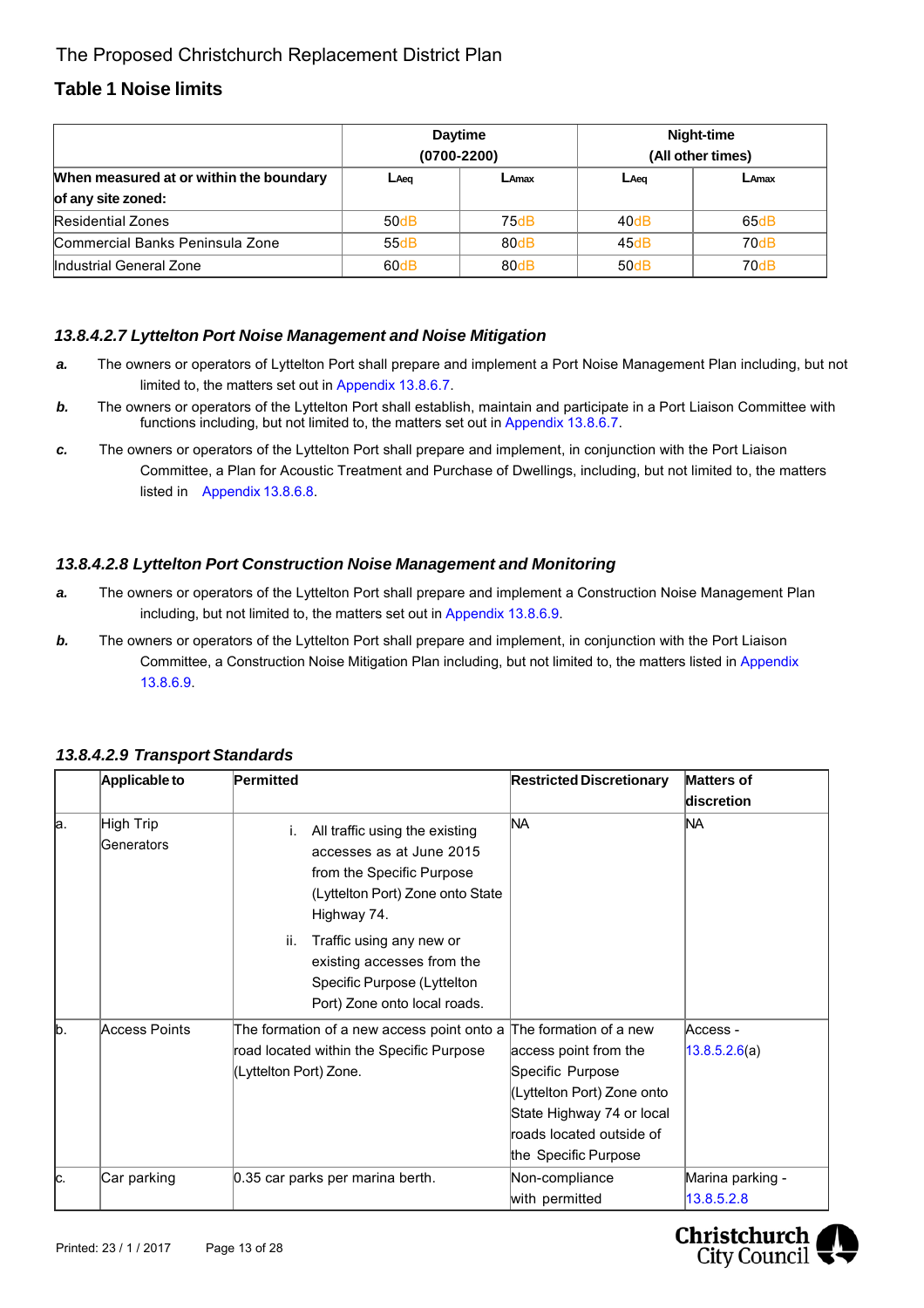Note: Car parking is a matter for control or discretion for resource consents required under Rule 13.8.4.1.2 C4 and Rule 13.8.4.1.3 RD3.

#### *13.8.4.2.10 Subdivision Standards*

**Applicable to Controlled Matters of control** 

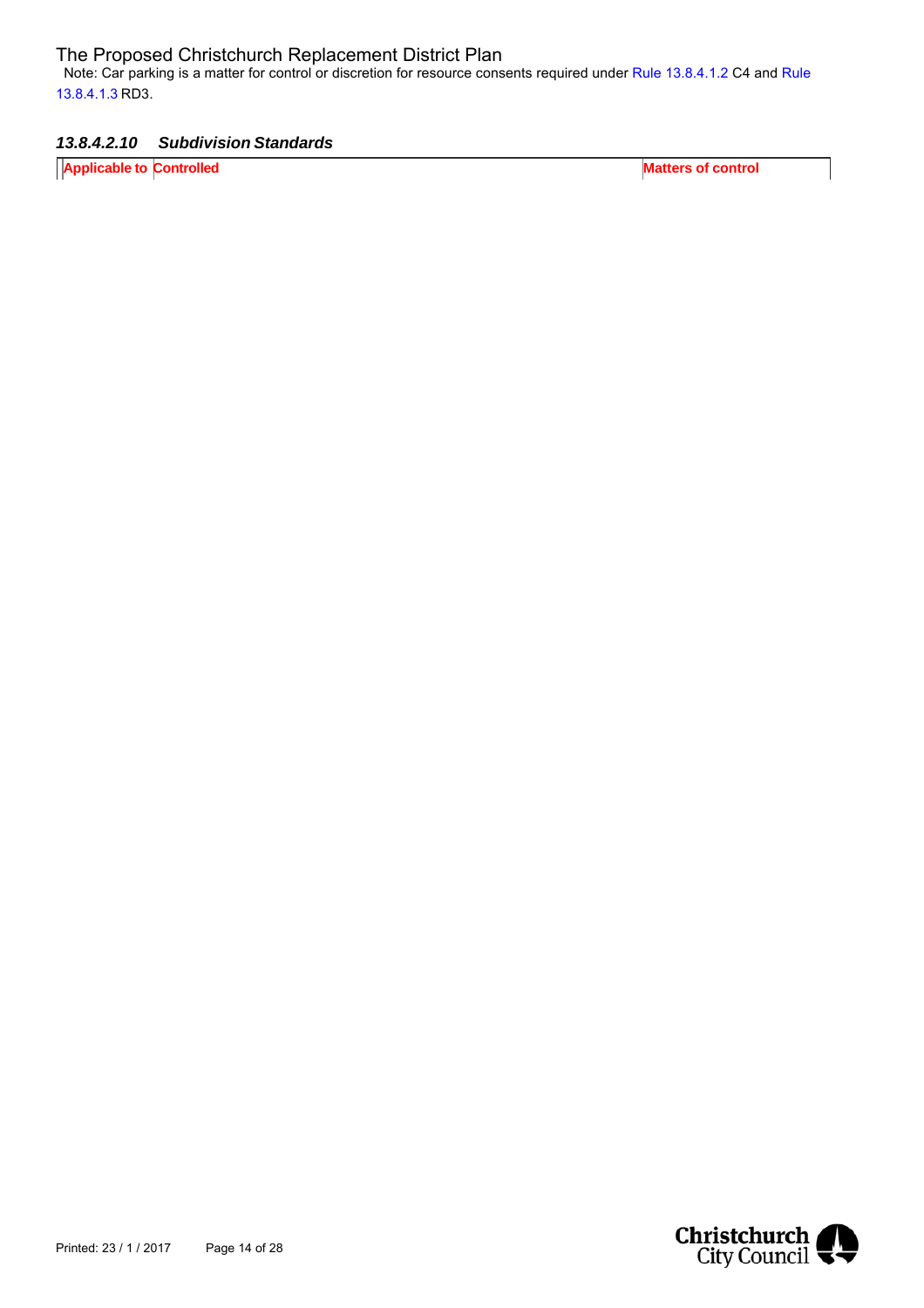| All<br><b>subdivision</b> | All allotments shall have legal access that is able to<br>i.<br>accommodate a driveway to a formed road.                                                                     | Subdivision -<br>a.<br>13.8.5.3.4             |
|---------------------------|------------------------------------------------------------------------------------------------------------------------------------------------------------------------------|-----------------------------------------------|
| activities                | Any vehicle access shall be provided in accordance with<br>ii.<br>Appendix 7.7.                                                                                              | Dampier Bay Area<br>b.<br>Outline Development |
|                           | Where land to be subdivided with frontage to a state highway<br>iii.<br>has practical legal access to an alternative road, there shall be<br>no access to the state highway. | Plan - 13.8.5.3.3                             |
|                           | iv. In the event of multiple site subdivision where parking is<br>provided as a common facility, the parking area shall have legal<br>access to a formed road.               |                                               |
|                           | v. Subdivision within Dampier Bay Area A or B is in accordance<br>with the Outline Development Plan as shown in Appendix<br>13.8.6.2.                                        |                                               |
|                           | vi. An esplanade reserve or esplanade strip shall not be required,<br>and section 230 of the Resource Management Act shall not<br>apply.                                     |                                               |
|                           | vii. No minimum allotment size shall apply.                                                                                                                                  |                                               |

# *13.8.5* **Rules - Matters of Discretion and Control**

## *13.8.5.2* **Urban design and transport**

#### *13.8.5.2.1 Site layout and building design*

- *a.* The extent to which the layout of the site and design of the buildings:
	- i. create an active edge and provide for passive surveillance of the publicly accessible space adjoining the coastal marine area and other areas available for public use;
	- ii. reflect the area's maritime character and any natural, heritage and Ngāi Tahu cultural values, including through building form and materials;
	- iii. ensure adequate car parking, loading areas and cycle parking are provided for visitors and staff either to the side or rear of the building or in a shared parking facility elsewhere within the Dampier Bay Area, to cater for anticipated demand from non-Port activities in the Dampier Bay Area;
	- iv. provide for any car parking to be predominantly located within Area A on the Outline Development Plan (Appendix 13.8.6.2), given the ability for car parking in this area to act as a buffer to the industrial marine activities to the south;
	- v. for buildings with frontage to Norwich Quay, achieve:
		- A separation between buildings to provide view shafts to the harbour;
		- B the matters set out in (i) and (ii);
	- vi. ensure areas to be used for waste management purposes are adequately screened;
	- vii. are laid out and designed in a manner that provides opportunities to minimise runoff of untreated stormwater to the coastal marine area;
	- viii. achieve a fine grained form and layout with high levels of articulation, glazing and architectural detailing;
	- ix. reflect the outcomes sought in the Lyttelton Port Design Guide;
	- x. provide for clusters of development in and around the activity nodes; and

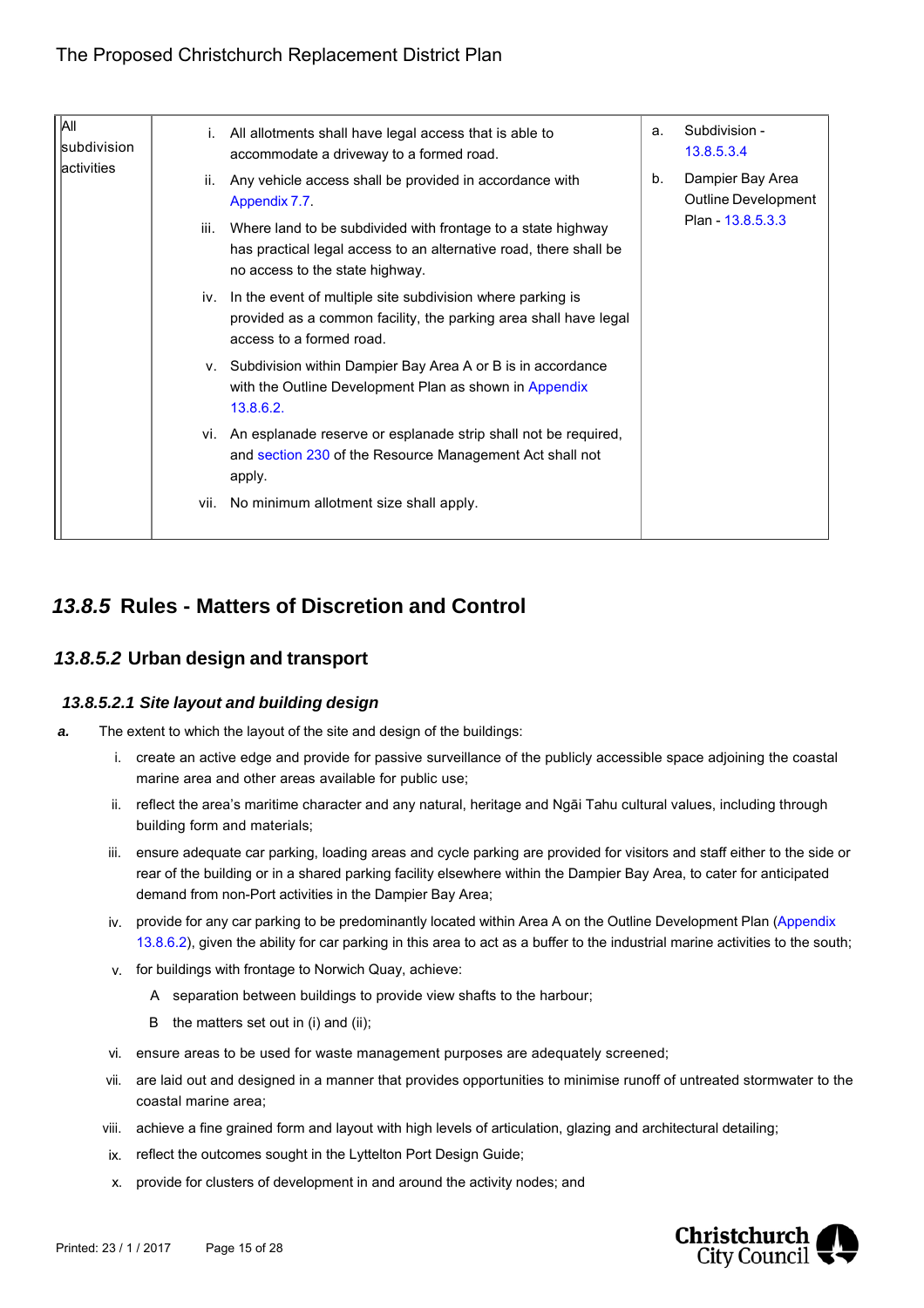xi. provide for building entrances and glazing facing the waterfront, to create an active edge and opportunities for passive surveillance of the publicly accessible space.

#### *13.8.5.2.2 Dampier Bay Area public space/publicly accessible space*

- *a.* Whether the design of public space and access routes achieves high-quality publicly accessible open spaces, public access and public connections along the waterfront in and connecting to Dampier Bay, including from Norwich Quay, taking into account:
	- i. the need for the width of the pedestrian promenade along the waterfront to be sufficient to enable easy, universal access and use of pedestrians, cyclists, and passive recreation, while incorporating seating and opportunities for planting and public art;
	- ii. the ability for a continuous waterfront route to be achieved;
	- iii. the implementation of Crime Prevention Through Environmental Design principles;
	- iv. the ability to achieve an industrial maritime character through the use of materials;
	- v. incorporation of public artwork, and the provision of interpretation and references to the area's heritage and culture;
	- vi. establishment of safe and convenient pedestrian and cycle connections and a universally accessible pedestrian connection to Norwich Quay and to any public transport facility provided within the Inner Harbour; the primary pedestrian connection to any public transport facility should provide for universal access;
	- vii. where appropriate, the mechanisms to secure public access to and within publicly accessible spaces in perpetuity;
	- viii. the historical and contemporary relationship between Ngāi Tahu and the Lyttelton area, including an assessment of the Ngāi Tahu cultural landscape values; and
	- ix. the outcomes sought in the Lyttelton Port Design Guide.

#### *13.8.5.2.3 Public transport facilities*

- *a.* The extent to which:
	- i. traffic generated will affect intersection form and safety on Godley Quay, Sutton Quay and Norwich Quay;
	- ii. Sutton Quay is upgraded to provide safe, direct, pleasant and convenient pedestrian linkages from Dampier Bay to Norwich Quay prior to the opening of Sutton Quay for public use;
	- iii. adequate vehicular and cycle parking is provided to meet anticipated demand from staff and visitors;
	- iv. provision is made for "park and ride" facilities;
	- v. a safe and efficient public transport interchange is provided for transfer between travel modes, where relevant; and
	- vi. for a passenger transport ferry terminal, safe and convenient pedestrian and cycle connections between the terminal and Norwich Quay and to any publicly accessible areas on the Inner Harbour waterfront are provided.

## *13.8.5.3* **Built Form Standards**

#### *13.8.5.3.1 Maximum building height*

- *a.* Whether the increased height would result in buildings that:
	- i. are compatible with the scale of other buildings anticipated in the area; or
	- ii. do not compromise the amenity of adjacent properties or public open spaces, taking into account:

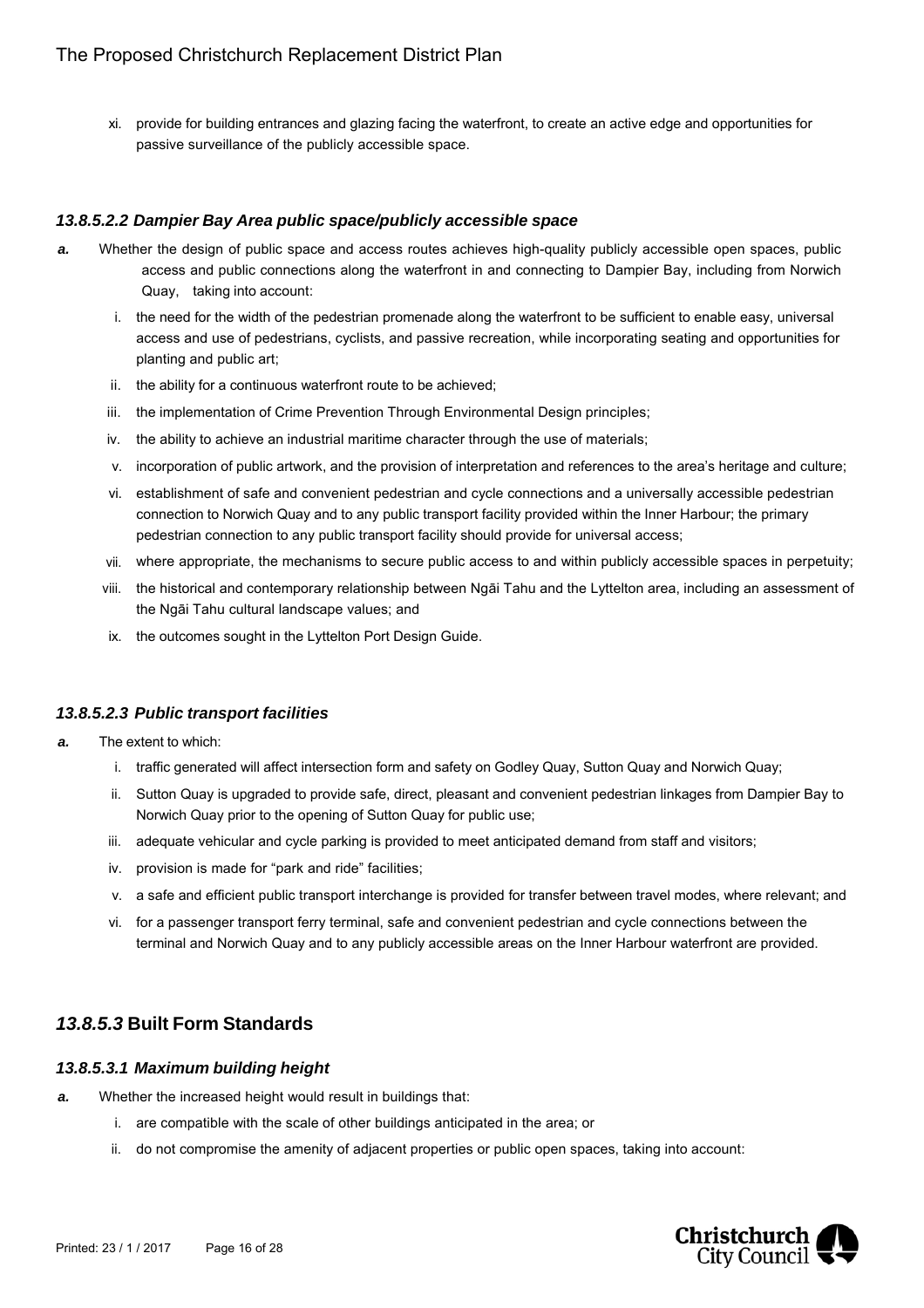- A. the visual dominance of the proposed buildings on the outlook from other sites, roads and public open spaces in the surrounding area;
- B. any loss of privacy through being overlooked by the proposed building;
- C. overshadowing of adjoining sites, particularly onto public open spaces, resulting in reduced sunlight and daylight admission;
- D. the extent to which the proposed building is located well within the Port boundaries and is substantially separated from more sensitive residential, commercial or recreational activities;
- E. the extent to which there is separation provided between buildings to allow for view shafts from adjacent residential properties;
- F. whether, and the extent to which, views to the harbour and the Port from public space remain intact;
- G. in respect of Norwich Quay, the extent to which the building is compatible with the character of other commercial buildings on Norwich Quay;
- H. whether the additional height would result in a built form that would improve the efficiency of Port Activities and is necessary for meeting the functional needs of Port Activities; and
- I. the outcomes sought in the Lyttelton Port Design Guide.

#### *13.8.5.3.2 Daylight recession planes at boundary with a Residential Zone*

- *a.* The effect of the proximity or bulk of the proposed building on access to daylight or privacy on adjoining residential sites, taking into account the position of outdoor living spaces and main living areas within residential units.
- *b.* The provision of planting or screening within the setback to mitigate building dominance.
- *c.* Whether the proposed building location provides the ability to better utilise the site and improve the level of amenity elsewhere in the Specific Purpose (Lyttelton Port) Zone.

#### *13.8.5.3.3 Landscaping in Dampier Bay Area*

- *a.* The extent to which the proposed landscaping area and any non-compliance:
	- i. achieve a high level of on-site amenity while minimising the adverse visual effects of buildings, taking account of their scale and appearance, outdoor storage areas, car parking or other activities;
	- ii. are mitigated through the nature or scale of planting proposed, the location of parking, manoeuvring or storage areas and site layout;
	- iii. ensure the terrace/level change between Godley Quay and Dampier Bay is visually apparent and is able to be recognised including through a reduced scale of planting and views from Godley Quay to the harbour are maintained;
	- iv. enable increased public access and connection to the waterfront; and
	- v. reflect the outcomes sought in the Lyttelton Port Design Guide.

#### *13.8.5.3.4 Noise from Dampier Bay activities (other than Port Activities) and from Port Quarrying Activities*

- *a.* The location of any nearby residential units, and the degree to which the amenities of residents may be adversely affected.
- *b.* The extent to which the noise or blast generating activity is compatible with the anticipated character and amenity of the Specific Purpose (Lyttelton Port) Zone.
- *c.* The nature of any adjoining zone and the extent to which the noise or blast generating activity is compatible with the anticipated character and amenity of the receiving environment.

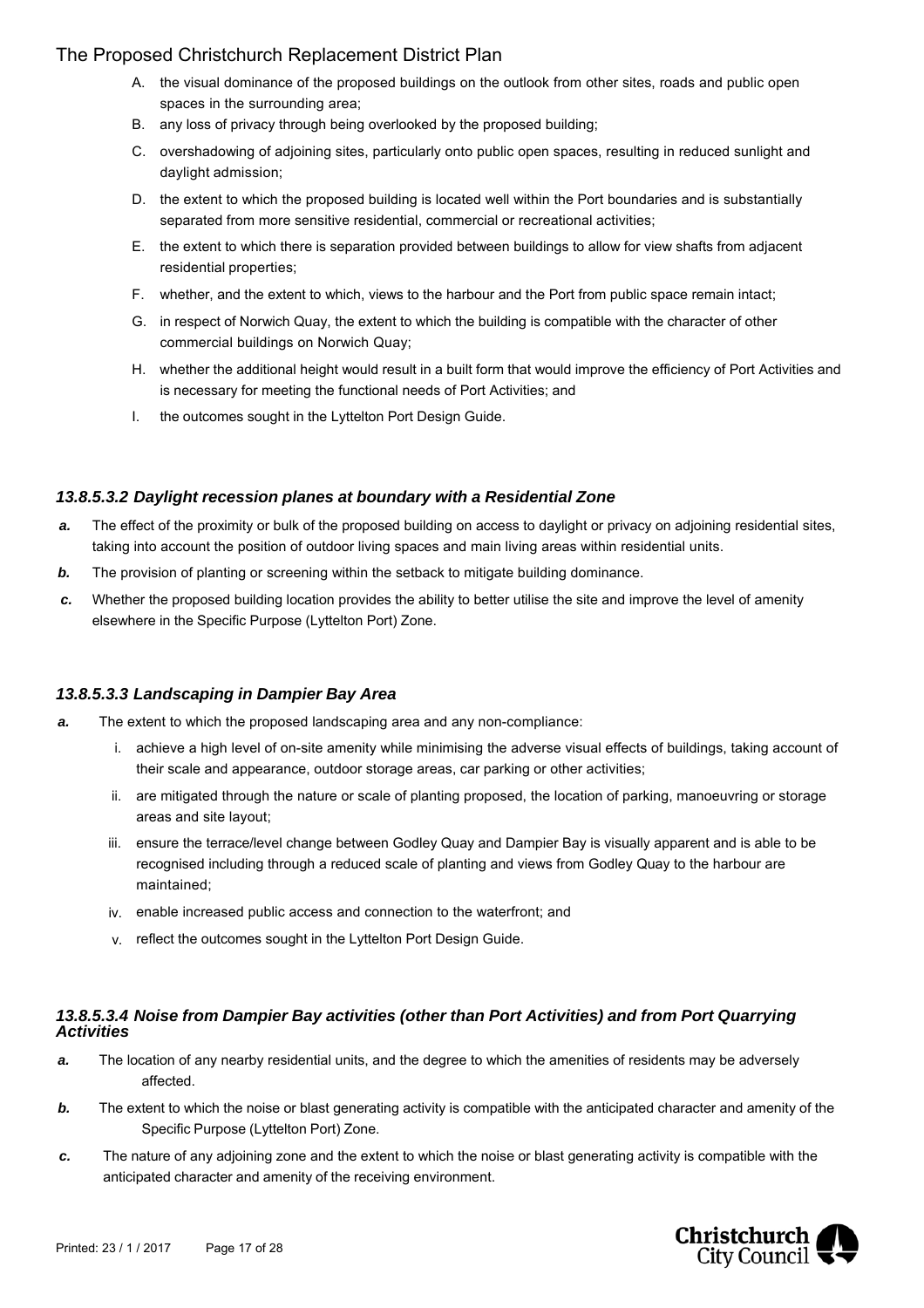- *d.* The extent to which the length of time for which specified noise levels will be exceeded, particularly at night, and the likely disturbance that may be caused.
- *e.* The extent to which the proposals made by the applicant mitigate noise generation, including:
	- i. reduction of noise at source;
	- ii. alternative techniques or machinery that may be available;
	- iii. insulation of machinery or cladding used in the building;
	- iv. mounding or screen fencing/walls; and
	- v. hours of operation.
- *f.* The extent to which affected residents have been consulted and how their concerns have been addressed.

#### *13.8.5.3.5 Light and glare*

- *a.* The extent to which the light affects any properties in adjoining zones.
- **b.** Whether a reduction in the level of glare is reasonably practicable.
- *c.* Whether the direction in which the light is aimed, and the duration and hours of operation of the activity requiring the lighting, can be changed to avoid, remedy or mitigate any adverse effects.

#### *13.8.5.3.6 Access*

- **a.** The extent to which any new access to a state highway or local road provides for:
	- i. the safe and efficient functioning of the immediate road network;
	- ii. appropriate sight lines;
	- iii. appropriate separation distances from other intersections; and
	- iv. safe and convenient pedestrian connections across the access.
- *b.* Whether Sutton Quay and the surrounding road network (including the tunnel roundabout intersection with Norwich Quay and Simeon Quay) will function safely and efficiently.
- *c.* Whether the following integrated transport assessment matters have been adequately addressed, provided or considered:
	- i. description of existing land use and transport environment;
	- ii. an outline of access, parking, loading and cycle facility arrangements within the Dampier Bay Area;
	- iii. estimated trip generation of all modes of traffic anticipated from the Dampier Bay development and likely impacts on Godley Quay, Simeon Quay, Sutton Quay and Norwich Quay, including the Godley Quay/Simeon Quay intersection, Sutton Quay/Norwich Quay intersection and the tunnel roundabout;
	- iv. an explanation of how accessible Sutton Quay will be for each mode with regard to access to facilities and safety;
	- v. an indication of any upgrades to the transport network on or near Sutton Quay that may have relevance to the proposal;
	- vi. consideration of the effects the use of Sutton Quay for general public access will have on the transport network for all modes including freight, and the effects the proposed transport infrastructure will have on the environment. This could include transport modelling; and
	- vii. measures incorporated to mitigate adverse effects.

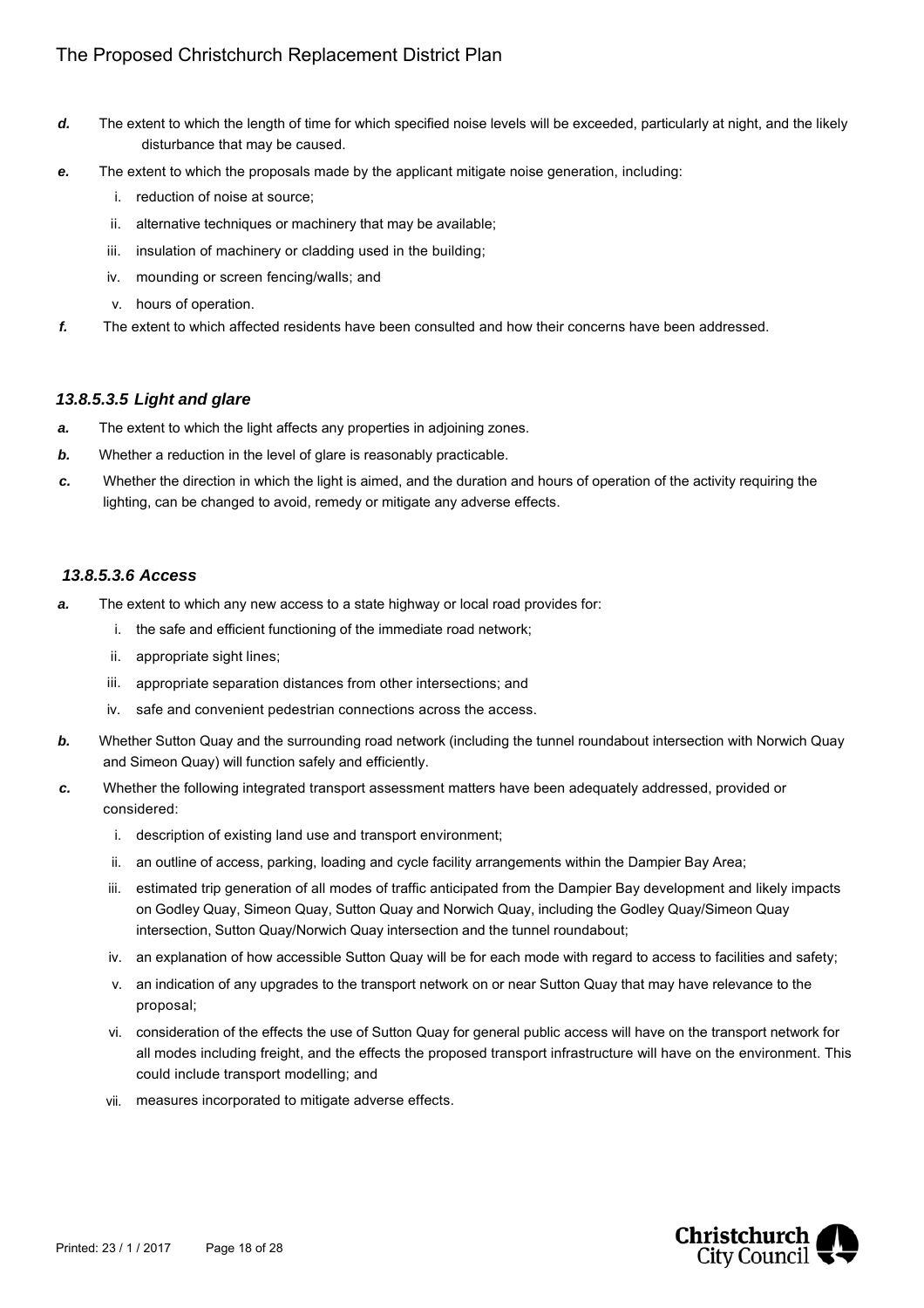#### *13.8.5.3.7 Hazardous substances*

- *a.* The extent to which the proposed site design, construction and operation of the hazardous facilities are appropriate to prevent the accidental release, or loss of control, of hazardous substances, and whether adequate emergency management equipment and plans are provided.
- **b.** The extent to which the proposed site design, construction and operation of the hazardous facilities are appropriate to prevent and mitigate any adverse effects on people, property and environmentally sensitive areas, including the coastal environment.
- *c.* The extent to which natural hazards pose a risk to the hazardous facility that could in turn pose risks to people, property and the environment, including the coastal environment.
- *d.* Whether, and the extent to which, a risk assessment has been formulated in such detail as corresponds to the scale of the hazardous facility, to include:
	- i. identification of potential hazards, failure modes and exposure pathways;
	- ii. assessment of the probability and potential consequences of an accident leading to a release of a hazardous substance or energy generated by hazardous substances, or other loss of control, including any cumulative or synergistic effects;
	- iii. acceptability of the assessed risks, including cumulative risks;
	- iv. residual risks after applying proposed risk control and mitigation measures; and
	- v. the risk management process.
- *e.* Whether there is an aggregation of facilities containing hazardous substances in the area and the cumulative risk that poses to the environment.
- *f.* Whether, and the extent to which, the proposal identifies risk control and mitigation measures, including sensitive land use activities and environments, including:
	- i. equipment, systems and engineered safety measures such as containment devices, fire safety apparatus and spill contingency/clean up equipment; and
	- ii. emergency management plans, monitoring and maintenance schedules as well as training programmes.

#### *13.8.5.3.8 Marina parking*

*a.* Whether sufficient car parking is provided to cater for anticipated demand from marina users/visitors, so as to avoid spillover parking on to the road network.

## *13.8.5.4* **Activity Specific Standards**

#### *13.8.5.4.1 Slope stability and natural hazard mitigation – Port Quarry Area*

- *a.* The degree to which natural hazard risk to workers and infrastructure has been appropriately assessed and the adequacy of any proposed mitigation to manage hazard risk to an acceptable level.
- *b.* Whether the proposed quarrying will exacerbate natural hazard risk to land outside of the Specific Purpose (Lyttelton Port) Zone; and in particular the safe functioning of Sumner Road.

#### *13.8.5.4.2 Management of terrestrial ecology and rehabilitation – Port Quarry Area*

*a.* Methods to manage adverse effects on existing terrestrial ecology, and in particular native lizard species, prior to and during quarrying and haul road formation, and to enhance indigenous habitats as part of site rehabilitation.

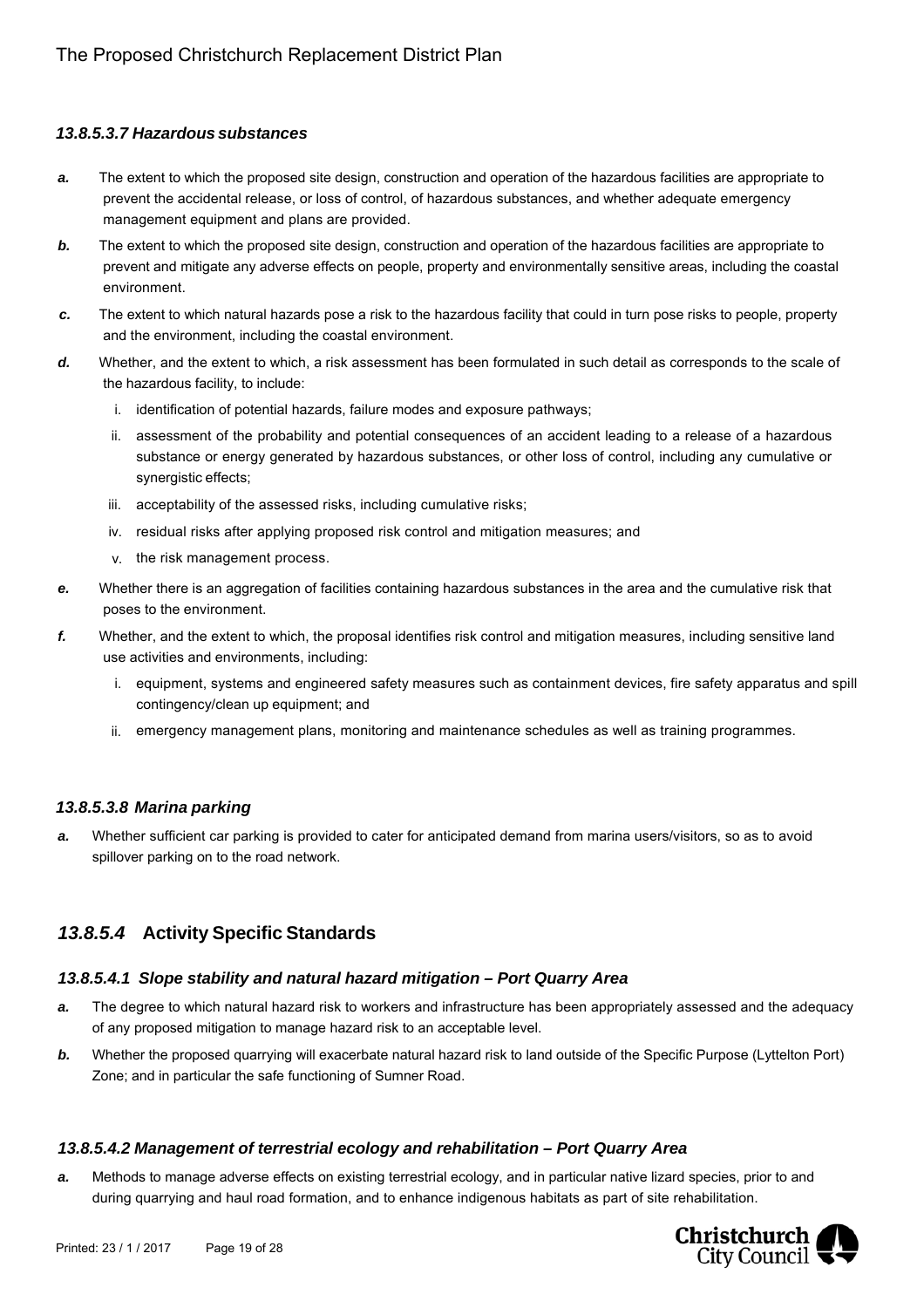*b.* Methods to stabilise disturbed ground including the application of aggregate, geotextile, mulch, hydroseeding or other methods to establish vegetation.

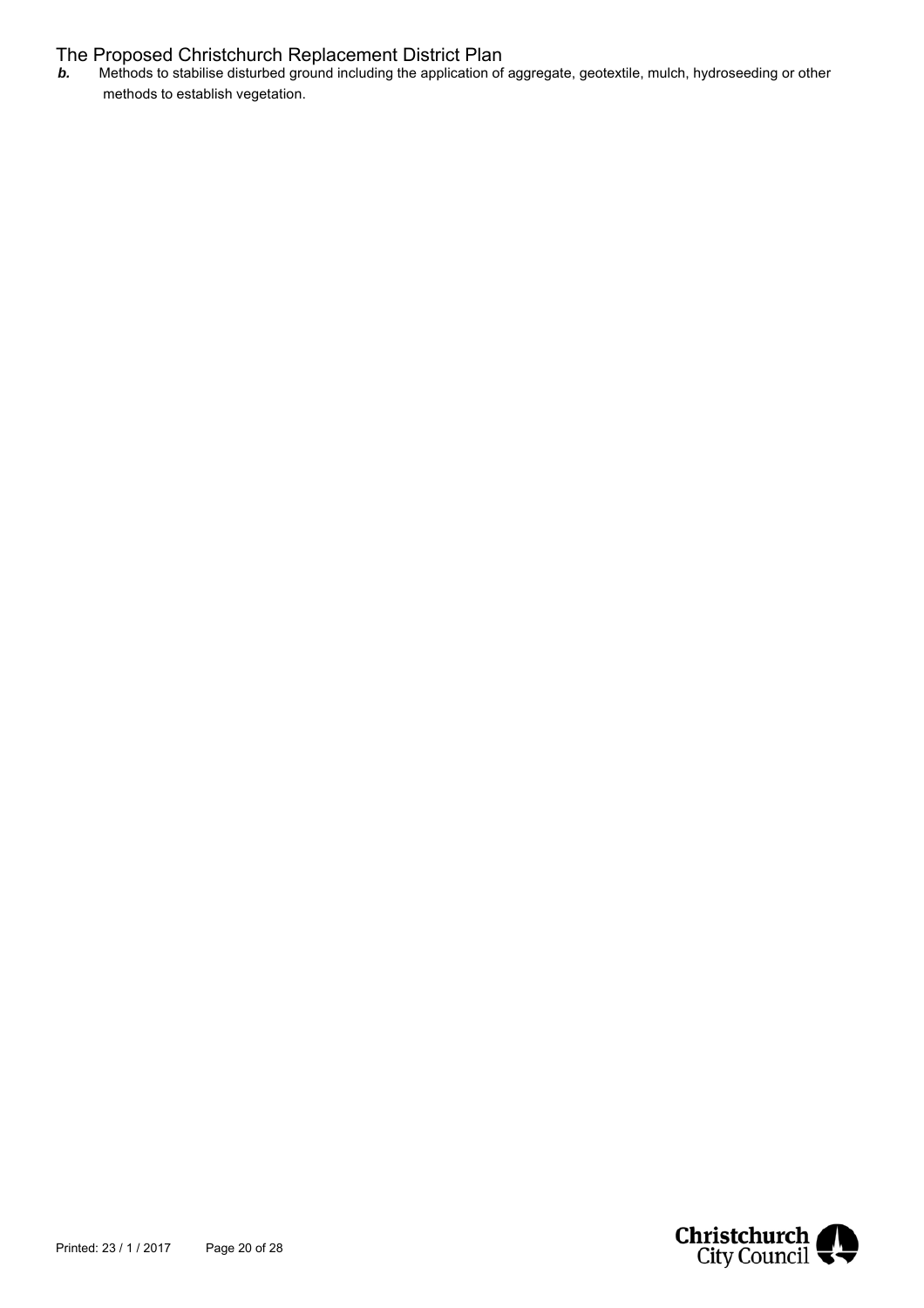- *c.* Methods to ensure the geotechnical stability of rock faces for mitigating long-term natural hazard risk to land outside of the Specific Purpose (Lyttelton Port) Zone and in particular whether site rehabilitation will be effective in ensuring that Sumner Road is not prone to slips or undermining.
- *d.* Whether the plant species selected for rehabilitation works are native species that would naturally occur on the Port Hills and will enhance ecological and biodiversity values.
- *e.* The extent to which the type of methods selected will reduce the adverse visual effects of haul road formation, including minimising side casting of material down slope of the road and the revegetation of cuts and side cast material.

#### *13.8.5.4.3 Dampier Bay Area Outline Development Plan*

- *a.* The extent to which non-compliance with the Outline Development Plan provides:
	- i. mitigation for reduced or altered landscaping provision, including other opportunities for planting and low impact design initiatives:
	- ii. convenient and universally accessible pedestrian access between the public ferry terminal and Lyttelton Town Centre;
	- iii. safe and convenient public pedestrian access between:
		- A Voelas Road/Godley Quay and the waterfront promenade;
		- B the promenade and Simeon Quay; and
		- C the promenade and Sutton Quay, as relevant;
	- iv. a primary internal access road that runs along the inland edge of the site and avoids creating a visual or physical barrier between activities and the waterfront; and
	- v. an unobstructed view through view shafts identified in Appendix 13.8.6.2 to the waterfront and Inner Harbour, to enhance the visual connection between the Inner Harbour and Lyttelton township.

#### *13.8.5.4.4 Subdivision*

- *a.* Access the location and construction of any vehicle accessways, access lots or access strips.
- *b.* Servicing
	- i. whether the requirements of the Infrastructure Design Standard and/or Construction Standard Specifications are met;
	- ii. whether the proposed servicing is adequate for the development, including the appropriate treatment of contaminants;
	- iii. the extent to which the proposed surface water management systems are consistent with the relevant Council Stormwater Management Plan or Integrated Management Plan;
	- iv. any adverse effects of the proposal on erosion, flooding, surface water, mahinga kai, on drainage to, or from, adjoining land, or on groundwater quality; and
	- v. whether all new allotments are provided with:

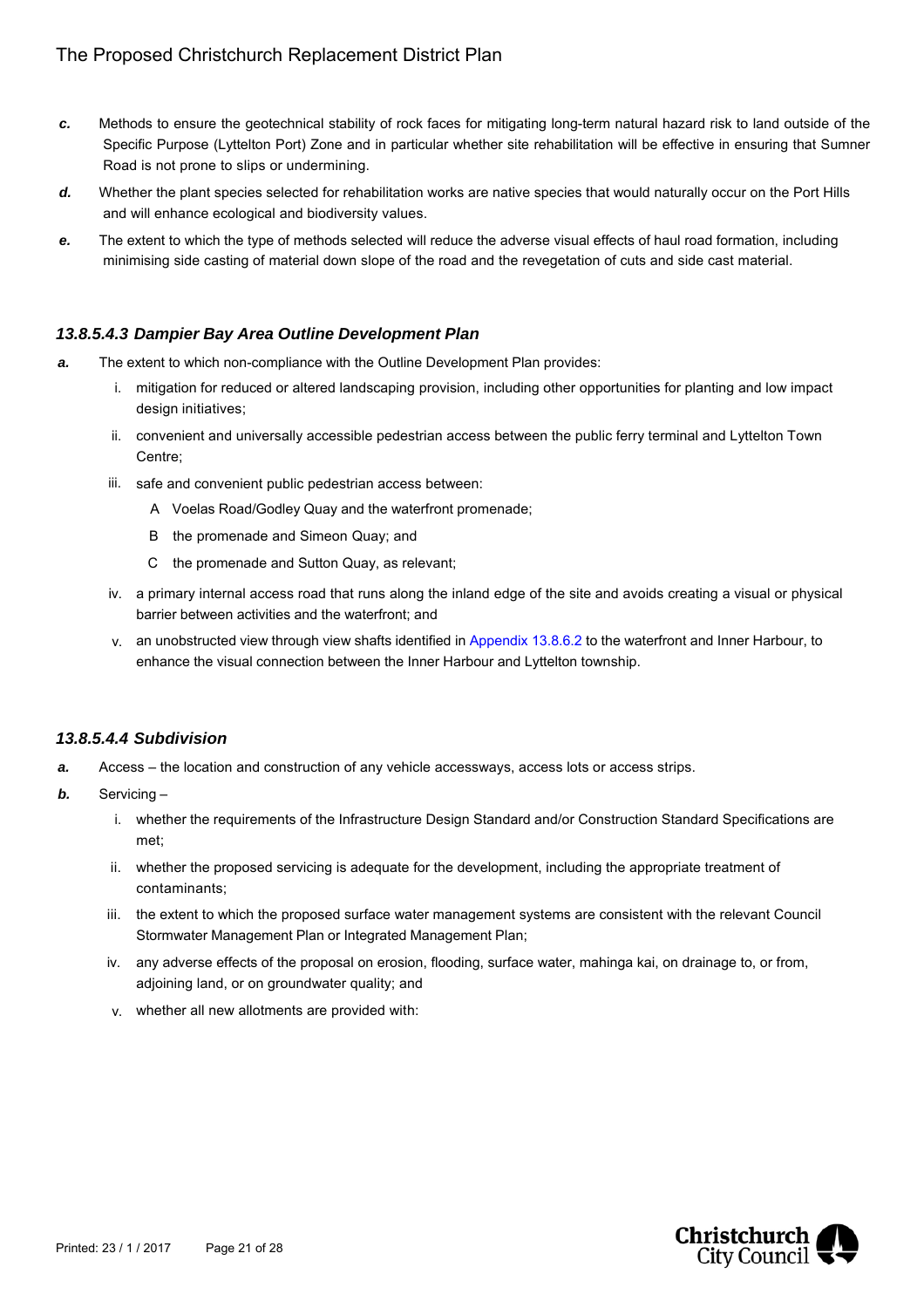- A connections to safe potable water supply with an adequate capacity for the respective potential land uses;
- B sufficient water supply and access to water supplies for firefighting consistent with the New Zealand Fire Service Firefighting Water Supplies Code of Practice (SNZ PAS: 4509: 2008):
- C a means within their net site area for the effective management of collected surface water from all impervious surfaces;
- D a means of disposing of sanitary sewage within the net site area of the allotment;
- E the ability to connect to an electrical supply system, at the boundary of its net site area, except where the allotment is for a utility, road, reserve or for access purposes; and
- F the ability to connect to the telecommunications network at the boundary of its net site area, or by a duct installed from the boundary of the net site area of an allotment to an approved telecommunications system within 50m.
- *c.* Size, shape and orientation of sites:
	- i. the location of sites and boundaries in relation to natural hazards, existing buildings and public open space; and
	- ii. whether the allotments (including any balance allotment) are of sufficient size and dimension to provide for the existing or proposed purpose or land use.
- *d.* Publicly accessible space and connections the location of walkways, including linkages between other areas, other walkways, and public open spaces.
- *e.* Whether any easements are needed to meet network utility operator requirements.

## *13.8.6* **Appendices**

## **Appendix 13.8.6.1 – Specific Purpose (Lyttelton Port) Zone Management Areas**



**Appendix 13.8.6.2 – Dampier Bay Area Outline Development Plan**

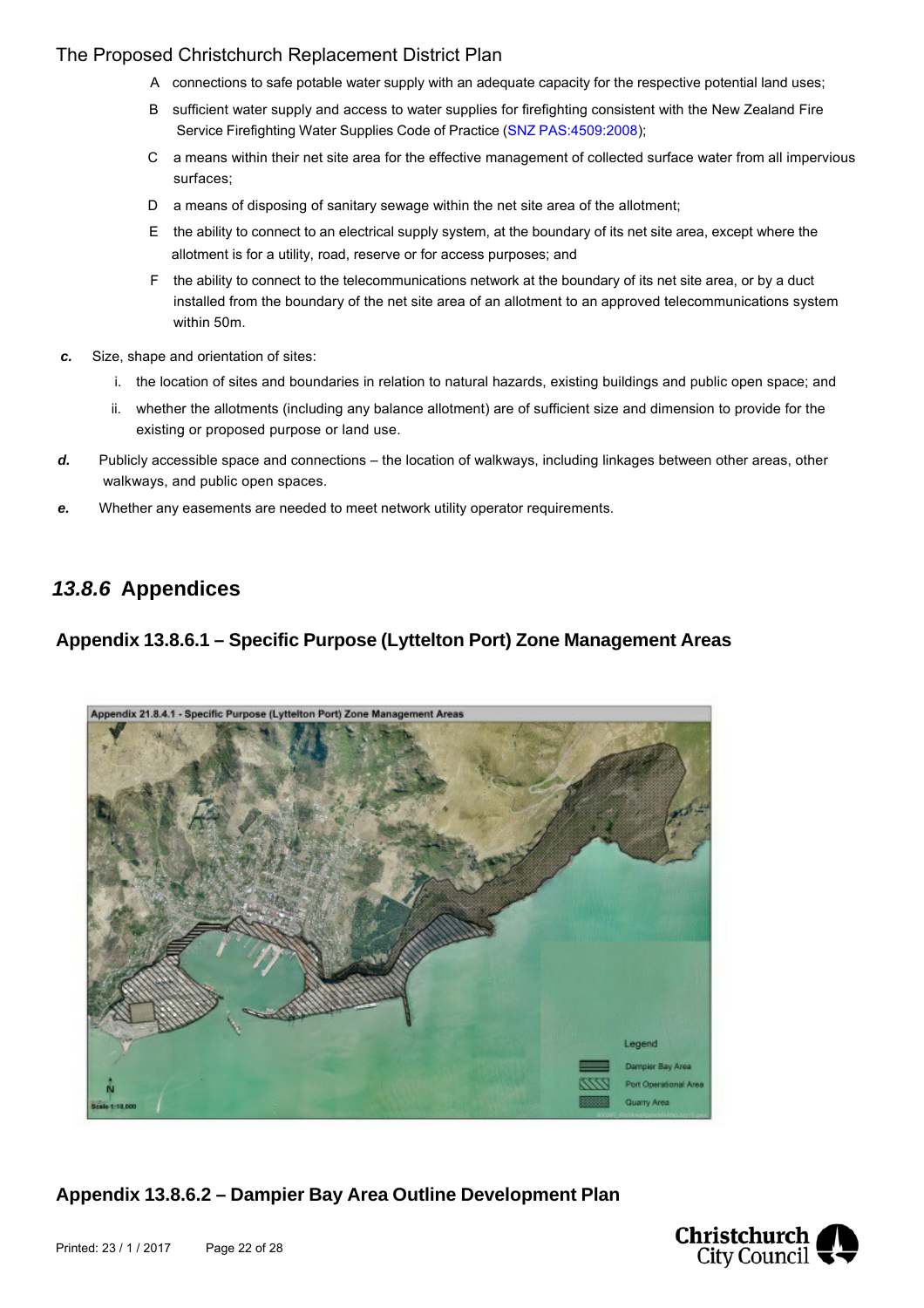

**Appendix 13.8.6.3 – Quarry Area quarrying footprint**



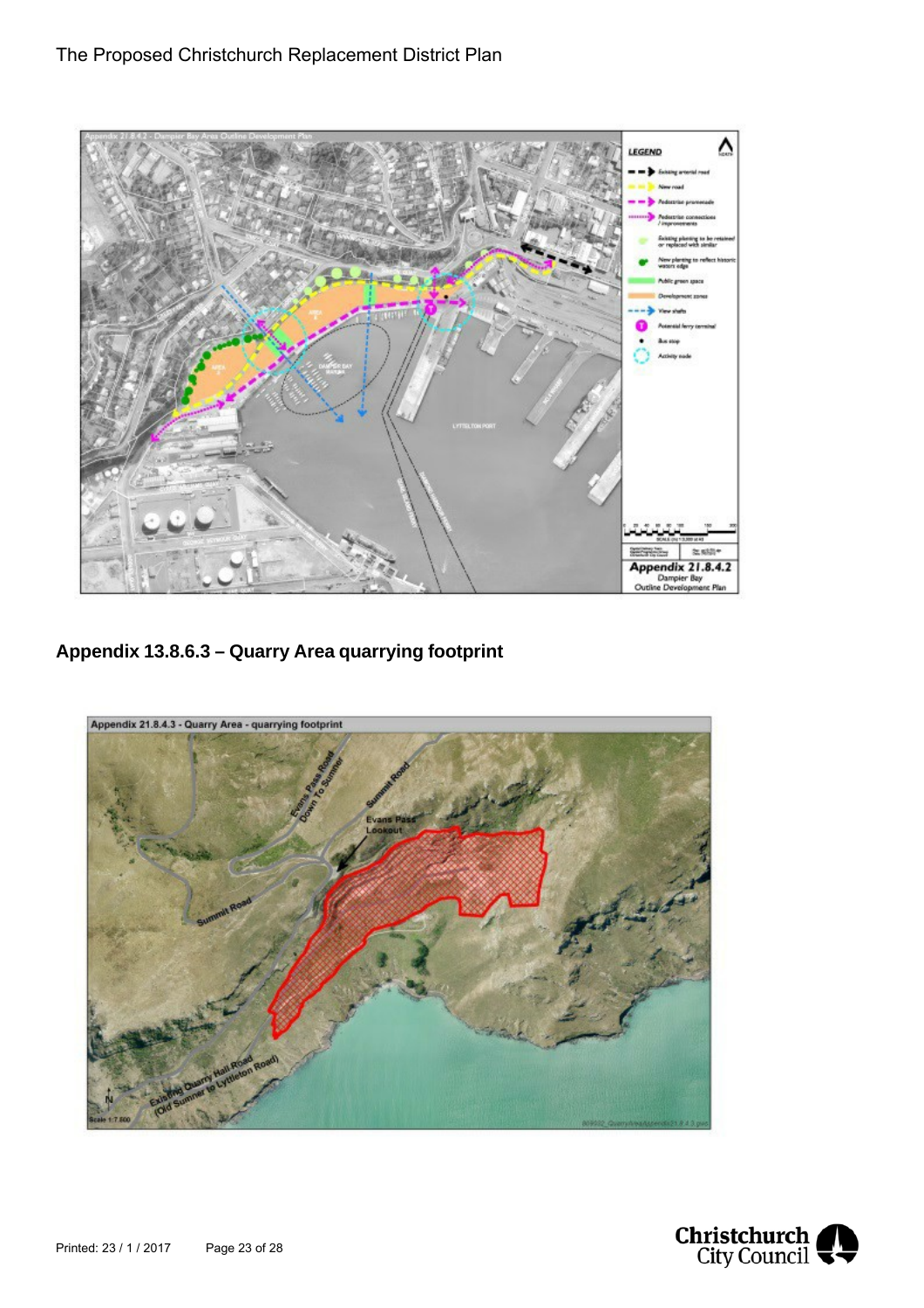**Appendix 13.8.6.4 – Dampier Bay Area and Norwich Quay maximum building height**



**Appendix 13.8.6.5 – Bulk liquids storage area**



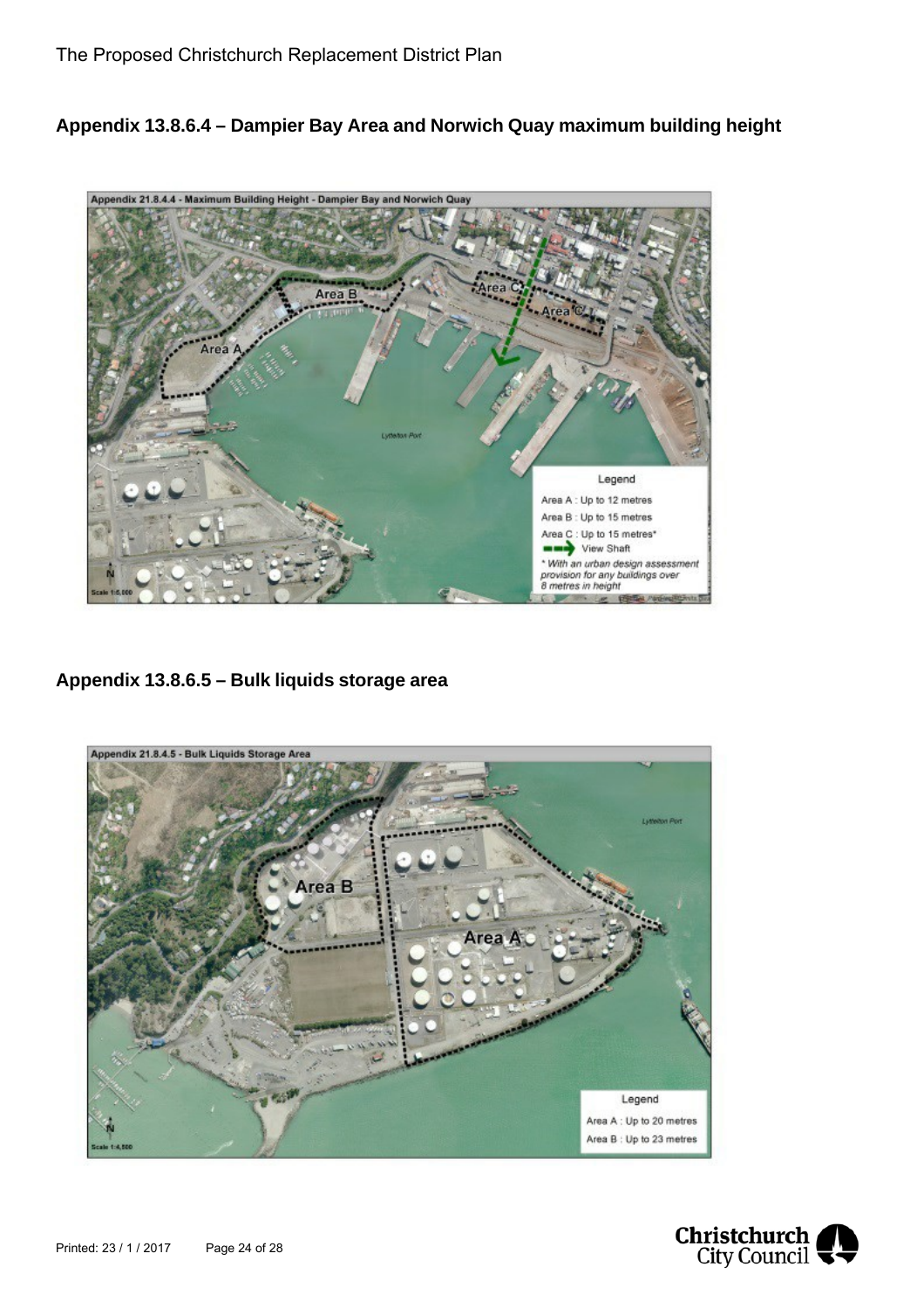## **Appendix 13.8.6.6 – Marine Industry and Recreational Boating Area**



## **Appendix 13.8.6.7 – Port Noise Management Plan**

#### 1. **Port Noise Management Plan**

The Port Noise Management Plan required under Rule 13.8.4.2.7(a) will include but not be limited to the following:

a. **Purpose of the Port Noise Management Plan**

- i. State owners and operators of the Lyttelton Port's commitment to manage and to reduce/mitigate port noise.
- ii. Set a framework for the Port Liaison Committee.
- iii. Identify Port Activities that can give rise to noise.
- iv. Set a framework for monitoring, measuring and reporting on port noise.
- v. Set a framework for dealing with complaints.
- vi. Document noise management activities.

#### b. **Obligations of the owners and operators of Lyttelton Port**

- i. Allocate an annual budget to the Port Liaison Committee for the preparation and implementation the Port Noise Management Plan and the Plan for Acoustic Treatment and Purchase of Dwellings.
- ii. Provide administrative and advisory support for the Port Liaison Committee.
- iii. Deal with noise complaints.

#### c. **Owners and operators of the Port of Lyttelton in conjunction with the Port Liaison Committee**

- i. Prepare and implement the Port Noise Management Plan and the Plan for Acoustic Treatment and Purchase of Dwellings.
- ii. Develop noise modelling, monitoring and measurement procedures that follow the concepts in NZS

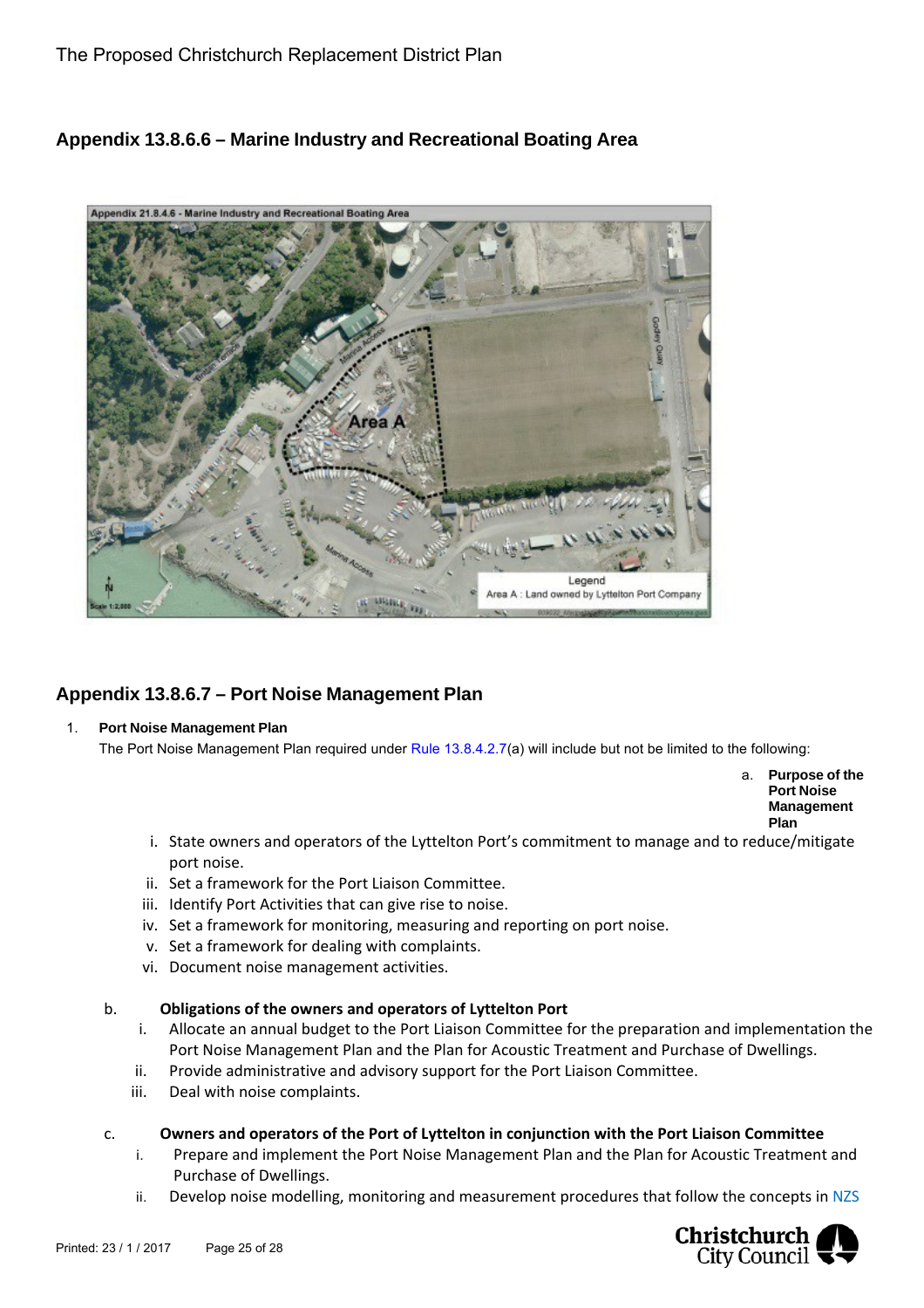6809: 1999 Acoustics – Port Noise management and land use planning, for the purpose of preparing a Port Noise Contour Map that shows contour lines in 1dB increments from 55dB Ldn to 70dB Ldn inland of the Specific Purpose (Lyttelton Port) Zone. This Port Noise Contour Map is to be attached to the Port Noise Management Plan and is to be regularly updated as required by the Port Liaison Committee and at the expense of the owners and operators of the Port of Lyttelton. The model for the Port Noise Contour Map shall be reviewed at least once every two years to determine whether it needs to be updated.

iii. Develop methods to monitor port noise, in order to verify the port noise contour lines.

iv. In developing the Port Noise Contour Map, recognise that noise from water and grit blasting at the dry dock facilities is excluded and instead noise from the water and grit blasting operation is managed by controlling the hours of operation.

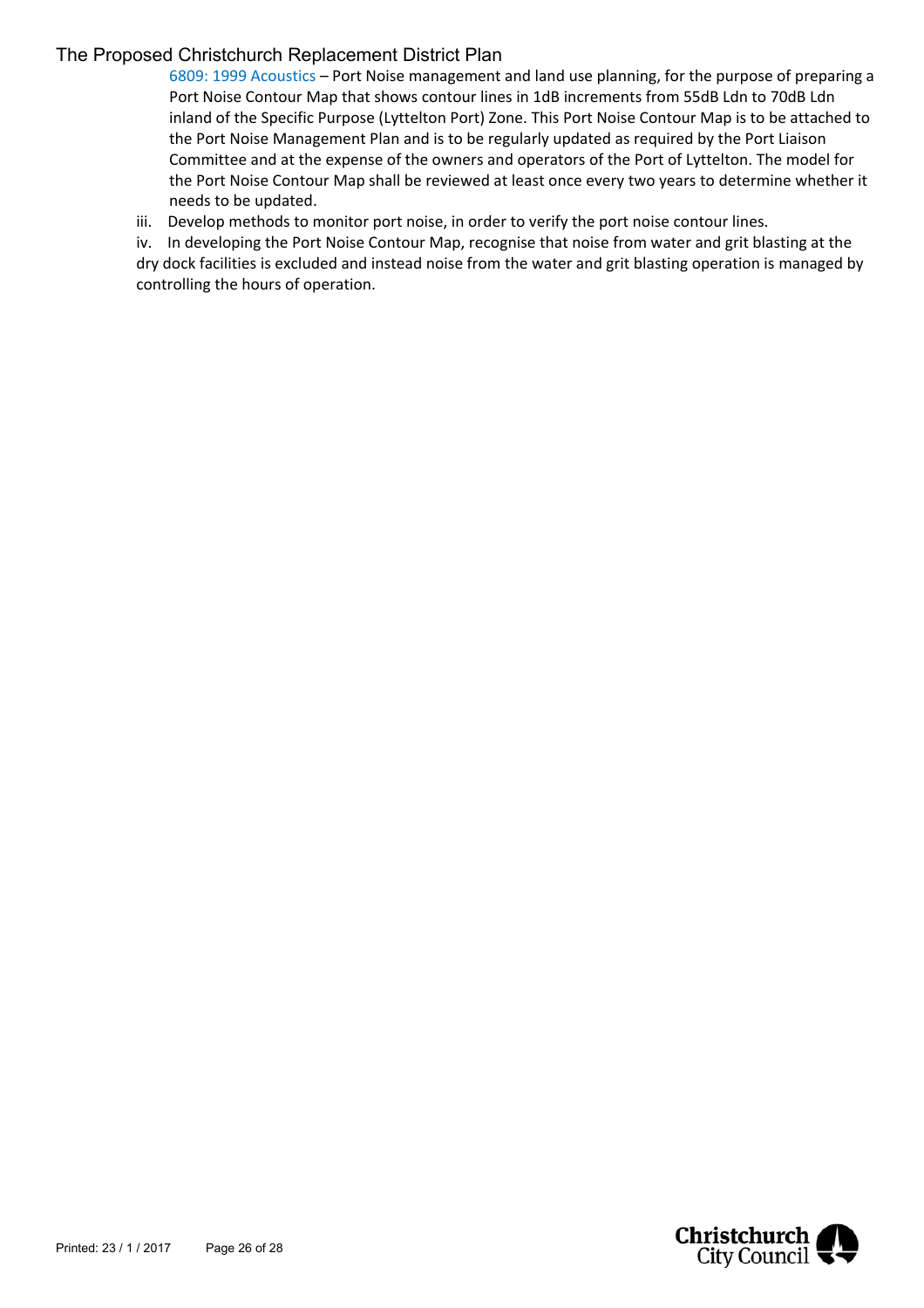#### **d. Port Liaison Committee framework**

- i. Meet at least once a year.
- ii. Provide details on representation and administration of the committee.
- iii. Provide a list of functions, including but not limited to the administration of the Plan for Acoustic Treatment and Purchase of Dwellings and associated budget, consideration of complaints, monitoring port operators' performance of their obligations with respect to noise issues, and reporting to residents affected by noise.
- iv. Keep within the annual budget provided by the owners or operators of the Port of Lyttelton.
- v. Advise any property owner in writing where the property is partly or wholly contained within an area seaward of the 70dBA Ldn contour or greater as shown by the Port Noise Contour Map following the preparation or the update of the Port Noise Contour Map.

#### **e. Complaints**

iii. Develop procedures to record complaints and steps to investigate such complaints.

#### f. **Documentation**

- i. Current version of the Port Noise Management Plan to be made available by the operators of the Port of Lyttelton to the public on a website.
- ii. Names and contact details for current staff of the operators of the Port of Lyttelton, Port Liaison Committee members and consultants involved in noise management.
- iii. Noise model and measurement details and procedures.
- iv. Summary of scenarios tested in the acoustics model.
- v. Summary noise monitoring conducted.
- vi. Summary of complaints annually and a description of actions taken to address a complaint.

#### g. **Review and alteration of the Plan**

- i. Develop procedures to alter, review and update the Port Noise Management Plan.
- ii. Produce and append to the Port Noise Management Plan annually a report on the implementation and, where relevant, alteration and update of that Plan.

## **Appendix 13.8.6.8 – Plan for Acoustic Treatment and Purchase of Dwellings**

The Plan for Acoustic Treatment and Purchase of Dwellings required under Rule 13.8.4.2.7(c) will include but not be limited to the following:

- a. Port Liaison Committee
	- i. Include procedures for the Port Liaison Committee to consider research into noise mitigation, modifications to plant and equipment, and acoustic purchase.
	- ii. Include reporting procedures on expenditure.

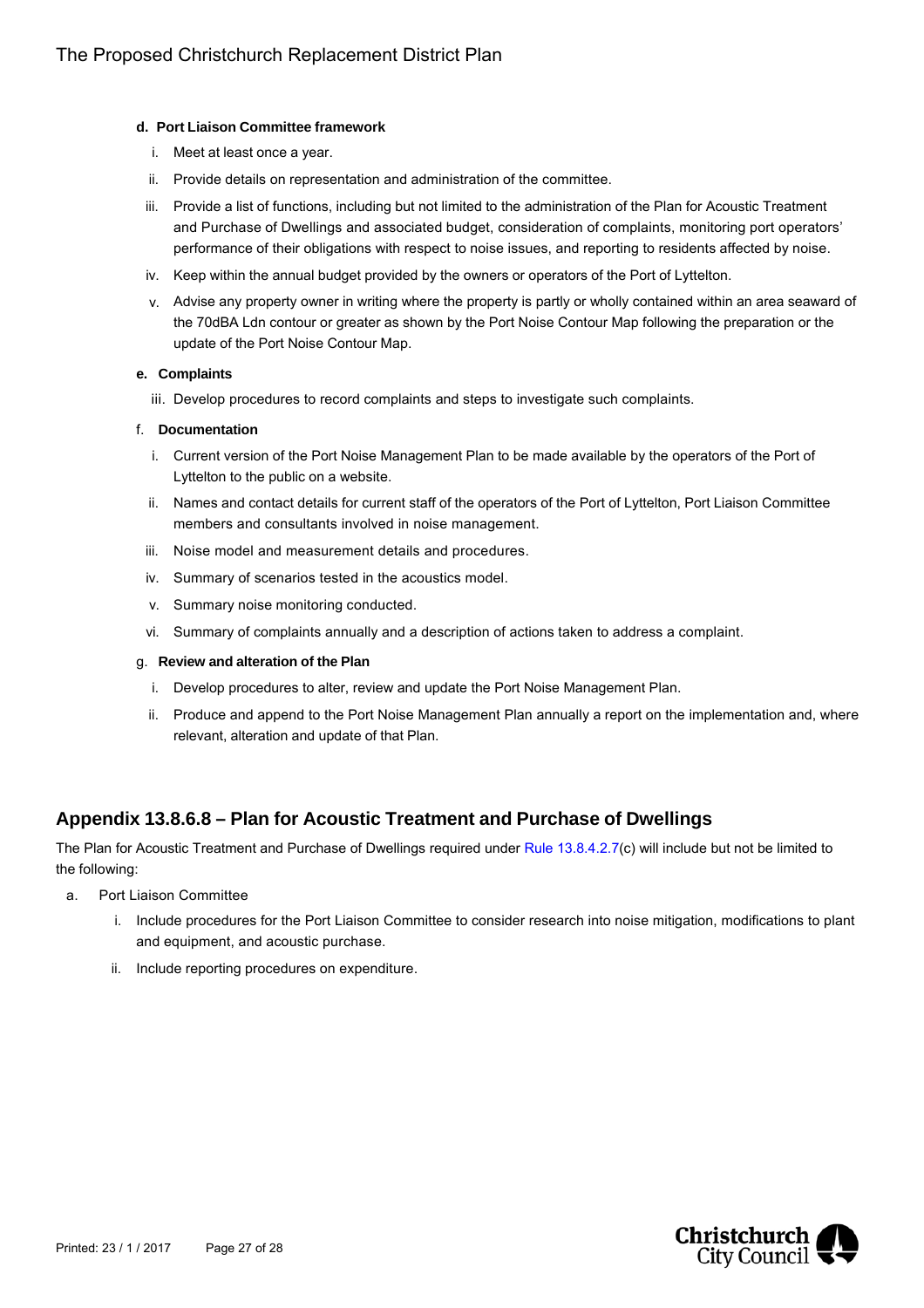- b. Application to the Port Liaison Committee for acoustic treatment (65+ dBA Ldn)
	- i. Where any port noise affected property within a residential zone is partly or wholly contained within the area seaward of a contour line that is 65dBA Ldn or greater, as shown on the Port Noise Contour Map attached to the Port Noise Management Plan, an owner or occupier may apply to the Port Liaison Committee for acoustic treatment at any time.
- c. Port Liaison Committee consideration of an application for acoustic treatment
	- i. The Port Liaison Committee is to determine that the application made under 13.8.6.8(b) is attributable to on-going port noise.
	- ii. The Port Liaison Committee needs to decide on the priority that the application has in terms of the annual budget for noise mitigation.
	- iii. Should the Port Liaison Committee accept an application for acoustic treatment, it then makes a recommendation to the owners and operators of the Port of Lyttelton.
	- iv. The Port Liaison Committee oversees the acoustic treatment projects and liaises with the owner receiving acoustic treatment and the owners and operators of the Port of Lyttelton as necessary.
- d. Acoustic treatment
	- i. Owners and operators of the Port of Lyttelton obligations
		- A Provided the maximum cost of acoustic treatment is within the annual budget, then the owners and operators of the Port of Lyttelton shall, subject to the written agreement of the property owner to register a covenant against the certificate of title to the property, agree to the acoustic treatment in accordance with the following:
			- I Proceed on the basis that all habitable rooms subject to acoustic treatment have an internal design sound level of 40dBA Ldn (5-day) with windows and doors closed and mechanical ventilation installed and operating or with ventilating windows open, whichever is the more cost effective; except that the above internal design sound level does not need to be achieved in the following circumstances:
				- 1. the property owner seeks a form of or level of acoustic treatment or mitigation that results in a different internal design sound level; or

2. it is impracticable to achieve the specified internal design sound level due to the desirability of maintaining heritage features of a building. Instead the internal design sound level of the habitable rooms will be reduced as far as practicable; or

3. it is impracticable to achieve the specified internal design sound level of the habitable rooms in the dwelling at a cost of \$60,000. Instead the internal design sound level of the habitable rooms will be reduced as far as practicable while not exceeding the cost of \$60,000 (inclusive of GST and inflation adjusted from 2007 to the Consumer Price Index).

- B Where necessary, seek the advice of an appropriately qualified acoustic consultant when considering the acoustic treatment required to achieve the internal design sound levels. When determining the appropriate internal design sound level, the external noise environment will be taken from nearest Ldn contour line shown on the Port Noise Contour Map that is to be attached to the Port Noise Management Plan.
- C Prepare a list of one or more appropriate builders for the acoustic treatment work, select a builder for the acoustic treatment work, and ensure the builder carries out work to the appropriate standard.
- D Where necessary, seek the advice of an appropriately qualified acoustic consultant to assist in the verification of the internal design sound level or to assist any noise measurement work generally.
- E Ensure all acoustic treatment work is carried out in a cost-effective manner but at the same time does not significantly compromise the character of the house.
- F Organise the payment of the necessary costs for acoustic treatment, provided the cost does not exceed a maximum of \$60,000 (inclusive of GST and inflation adjusted from 2007 to the Consumer Price Index).
- ii. Property owner obligations
	- A Approve the acoustic treatment, including any construction details associated with the proposed acoustic treatment, and agree to treatment proceeding before any treatment commences.

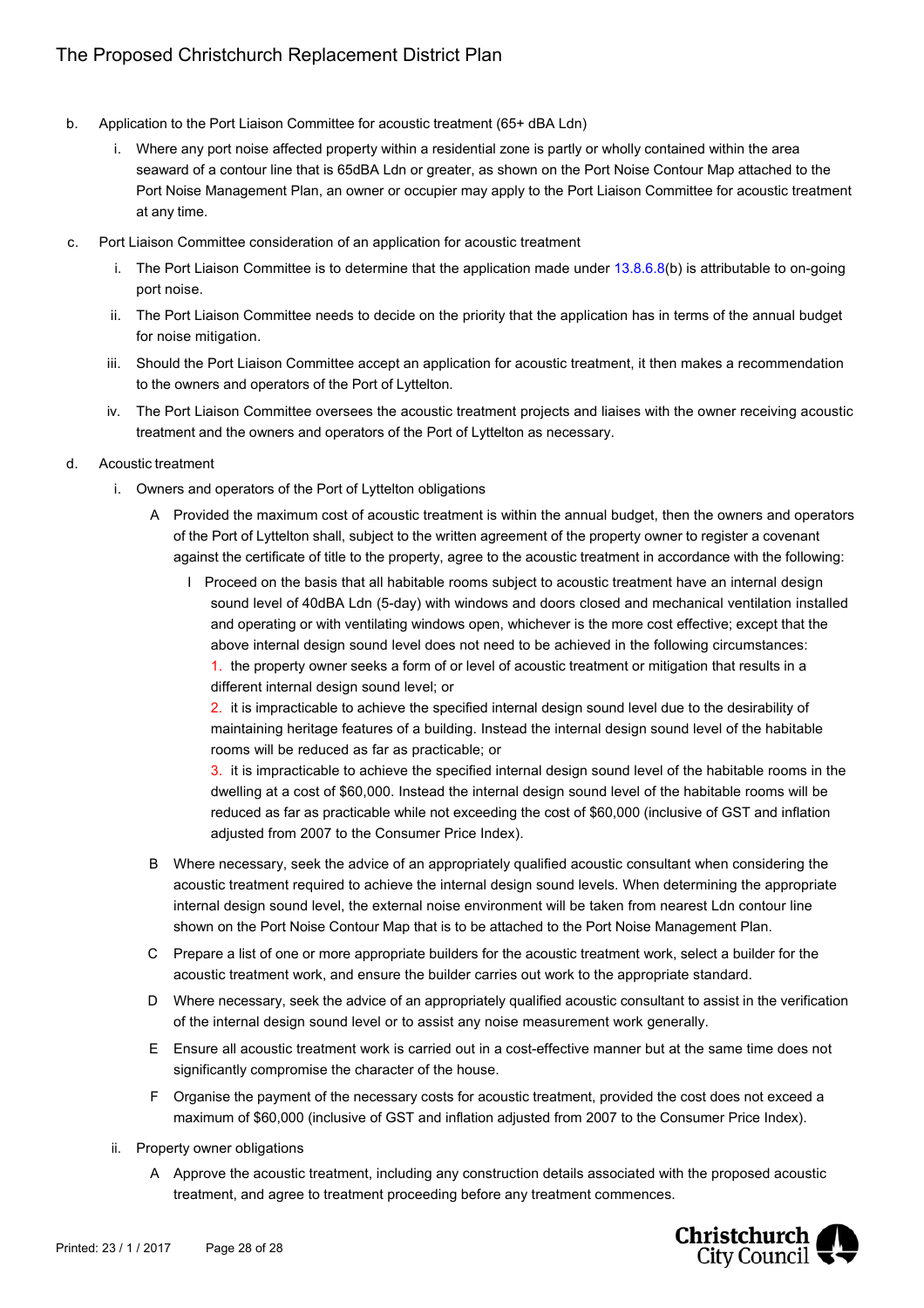- B Notify the Port Liaison Committee and the owners and operators of the Port of Lyttelton that the work has been completed.
- C Enter into a civil covenant with the owners and operators of the Port of Lyttelton. Such a covenant shall apply to existing and successive property owners and occupiers.
- e. Offer of purchase (70dBA Ldn or greater)
	- i. Where any port noise affected property within a residential zone is partly or wholly contained within the area seaward of a contour line that is 70dBA Ldn or greater, as shown on the Port Noise Contour Map attached to the Port Noise Management Plan, then at the written request of the property owner the Port Liaison Committee shall organise an offer of purchase for the property. The offer shall be made by the owners or operators of the Port of Lyttelton and the property owner has the right to accept or reject the offer.
	- ii. A fair market value of the property shall be determined as if the property was situated in Lyttelton, not taking into account the effect of port noise.
	- iii. Procedures shall be put in place so a fair valuation is reached.
- f. Documentation
	- i. Names and contact details for current Port of Lyttelton staff and consultants involved in acoustic treatment.
	- ii. Summary details of work undertaken and specifications used for treatment and ventilation.
	- iii. Schedule of properties in the 65dB Ldn contour and status of acoustic treatment.
	- iv. Schedule of acoustics assessments undertaken.
- g. Review and alteration of the Plan
	- i. Develop procedures to alter, review and update the Plan for Acoustic Treatment and Purchase of Dwellings.
	- ii. Produce and append to the Plan for Acoustic Treatment and Purchase of Dwellings annually a report on the implementation and, where relevant, alteration and update of that Plan.

## **Appendix 13.8.6.9 – Construction Noise Management Plan**

- a. Where the cumulative effect of construction noise and operational port noise (5-day busy period) falls within the 65dBA Ldn contour, then no further assessment of the construction noise is required.
- b. Where the cumulative effect of construction noise and operational port noise (5-day busy period) exceeds the 65dBA Ldn contour, then further assessment of the construction noise under a Construction Noise Management Plan is required.
- c. The Construction Noise Management Plan required under Rule 13.8.4.2.8(a) will include but not be limited to the following:
	- i. Purpose of the Construction Noise Management Plan Owners and operators of the Port of Lyttelton commitment to manage construction noise.
		- A Identify construction activities that can give rise to construction noise.
		- B Set a framework for monitoring, measuring and reporting on construction noise.
		- C Set a framework for dealing with complaints.
	- ii. Owners and operators of the Port of Lyttelton obligations
		- A Allocate an annual budget to the Port Liaison Committee for the preparation and implementation of the Construction Noise Management Plan and the Construction Noise Mitigation Plan.
		- B Provide administrative and advisory support for the Port Liaison Committee for construction noise matters.
		- C Deal with construction noise complaints.
	- iii. Owners and operators of the Port of Lyttelton
		- A Prepare and implement the Construction Noise Management Plan and, in conjunction with the Port Liaison Committee, the Construction Noise Mitigation Plan, utilising the concepts in NZS 6803:1999 Acoustics –

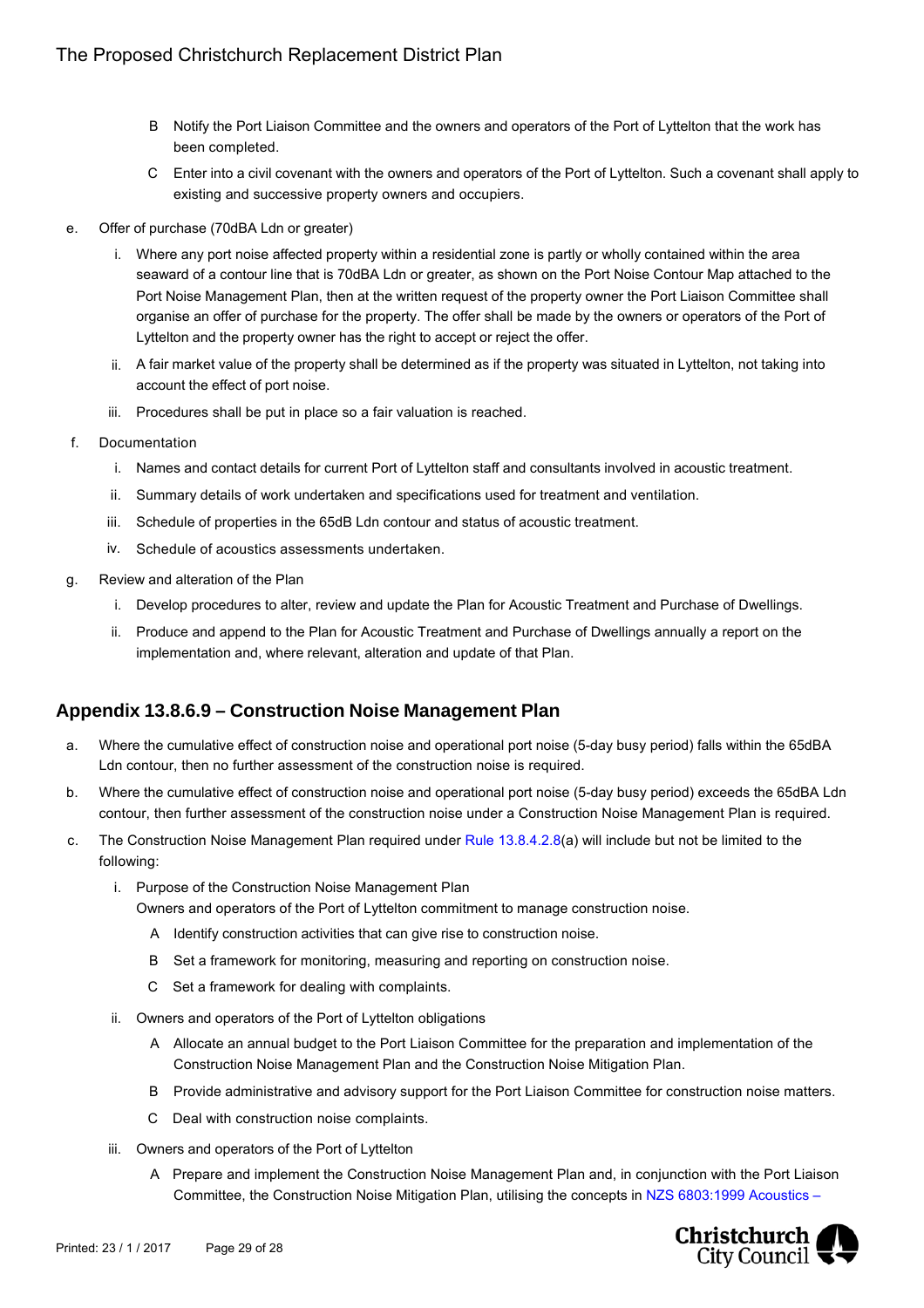#### Construction Noise.

- iv. Port Liaison Committee
	- A Provide details on representation and administration of the committee.
	- B Provide a list of functions, including but not limited to the administration of the Construction Noise Mitigation Plan and associated budget, consideration of complaints, monitoring port operators' performance of their obligations with respect to construction noise issues, and reporting to residents affected by noise.
	- C Keep within the annual budget provided by the owners and operators of the Port of Lyttelton.
- v. Certification
	- A Provide documentation confirming the Plan has been certified by the Christchurch City Council as meeting the requirements set out in (i) to (iv) above.
- d. Complaints
	- i. Develop procedures to record complaints and steps to investigate such complaints.
- e. Review and alteration of the Plan
	- i. Develop procedures to alter, review and update the Construction Noise Management Plan.
	- ii. Produce and append to the Construction Noise Management Plan annually a report on the implementation and, where relevant, alteration and update of that Plan.
- f. Construction Noise Mitigation Plan
	- The Construction Noise Mitigation Plan required under Rule 13.8.4.2.7(b) will include but not be limited to the following:
		- i. Setting out procedures on how affected property owners are to be contacted and the documentation of feedback and proposed mitigation measures discussed.
		- ii. Criteria that specify mitigation measures, having regard to the length of time the construction affected property is to be exposed to construction noise and the levels of construction noise involved.
		- iii. The mitigation measures determined under the criteria developed in (ii) will include but not be limited to:
			- provision of temporary accommodation;
			- acoustic mitigation (such as upgrading the dwelling) in accordance with the criteria set out in the Plan for Acoustic Treatment and Purchase of Dwellings, Appendix 13.8.6.8(d) Acoustic Treatment;
			- an offer to purchase the property; and
			- where an offer to purchase a property is made, a fair market value of the property shall be determined as if the property was situated in Lyttelton, not taking into account the effect of construction noise and also port noise. Procedures shall be put in place so a fair valuation is reached.
		- iv. Documentation confirming the Plan has been certified by the Christchurch City Council as meeting the requirements set out in (i) to (iii) above.
- g. Review and alteration of the Plan
	- i. Develop procedures to alter, review and update the Construction Noise Mitigation Plan.
	- ii. Produce and append to the Construction Noise Mitigation Plan annually a report on the implementation and, where relevant, alteration and update of that Plan.